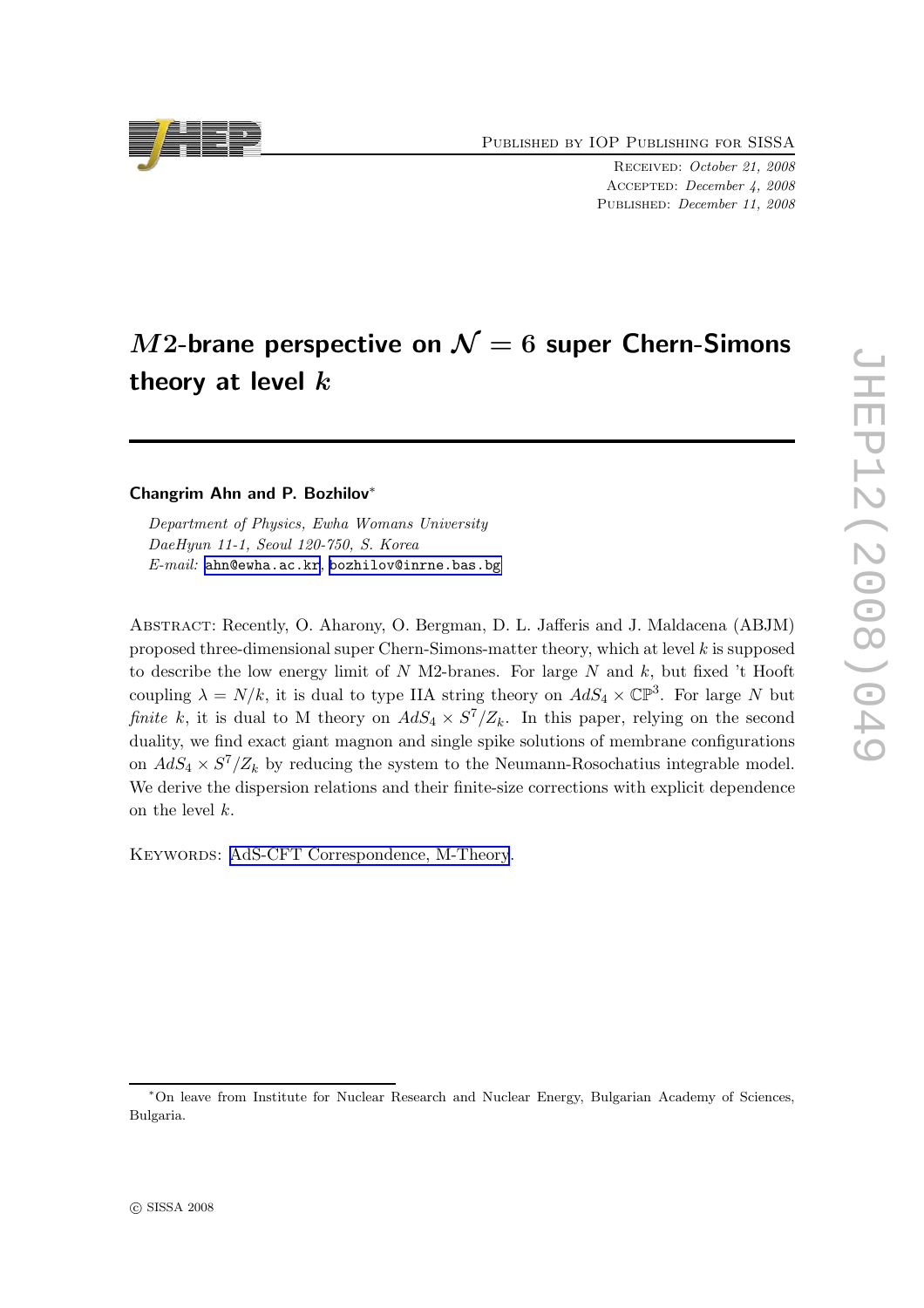# Contents

| 1. Introduction                                               |              |
|---------------------------------------------------------------|--------------|
| 2. Membranes on $AdS_4 \times S^7/Z_k$                        | $\mathbf{2}$ |
| 3. NR integrable system for M2-branes on $R_t \times S^7/Z_k$ | 4            |
| 4. M2-brane solutions on $R_t \times S^7/Z_k$                 | 6            |
| 5. Concluding remarks                                         | 10           |
| A. M2-brane GM and SS                                         | 10           |
| A.1 Finite-Size Effects                                       | 11           |
| A.1.1 The M2-brane GM                                         | 11           |
| A.1.2 The M2-brane SS                                         | 12           |
|                                                               |              |

## 1. Introduction

The $AdS/CFT$  duality conjecture  $[1-3]$  $[1-3]$  $[1-3]$ , has led to many interesting developments in understanding the correspondence between type IIB string theory on  $AdS_5 \times S^5$  and  $\mathcal{N} = 4$ super Yang-Mills theory in four dimensions. Recently, new exciting field for investigations appeared, after the discovery of the new  $AdS_4/CFT_3$  duality [\[4\]](#page-13-0). The most promising candidate for description of this correspondence is the  $\mathcal{N}=6$  super Chern-Simons-matter theory proposed by ABJM in [\[5](#page-13-0)]. This theory at level  $k$  describes the low energy limit of  $N$ M2-branes probing a  $C^4/Z_k$  singularity. At large N, it is dual to M theory on  $AdS_4 \times S^7/Z_k$ . For large N and fixed ratio  $N/k$ , it also has a 't Hooft limit, which is dual to type IIA string theory on  $AdS_4 \times \mathbb{CP}^3$ .

After the appearance of [\[5\]](#page-13-0), many related papers quickly followed[[6](#page-13-0)]–[\[41](#page-15-0)], investigating different aspects of the ABJM theory. We would like to mention the discovery of the exact S-matrix, including the dressing phase [\[25](#page-14-0)], confirming the all-loop Bethe ansatz equations, conjectured in[[22](#page-14-0)].

In this article, we propose an M2-brane viewpoint on the ABJM theory at finite level k, by considering membrane configurations with two angular momenta on  $R_t \times S^7/Z_k$ subspace of  $AdS_4 \times S^7/Z_k$  background, which exhibit similar properties of giant magnon (GM) [\[42\]](#page-15-0), dyonic GM [\[43](#page-15-0)] and single spike (SS) [\[44\]](#page-15-0) in string theory.

The paper is organized as follows. In section 2, we find an appropriate M2-brane embedding into  $R_t \times S^7/Z_k$ . In section 3, we show that there exists unique Neumann-Rosochatius (NR) integrable system, which describes membrane configurations with two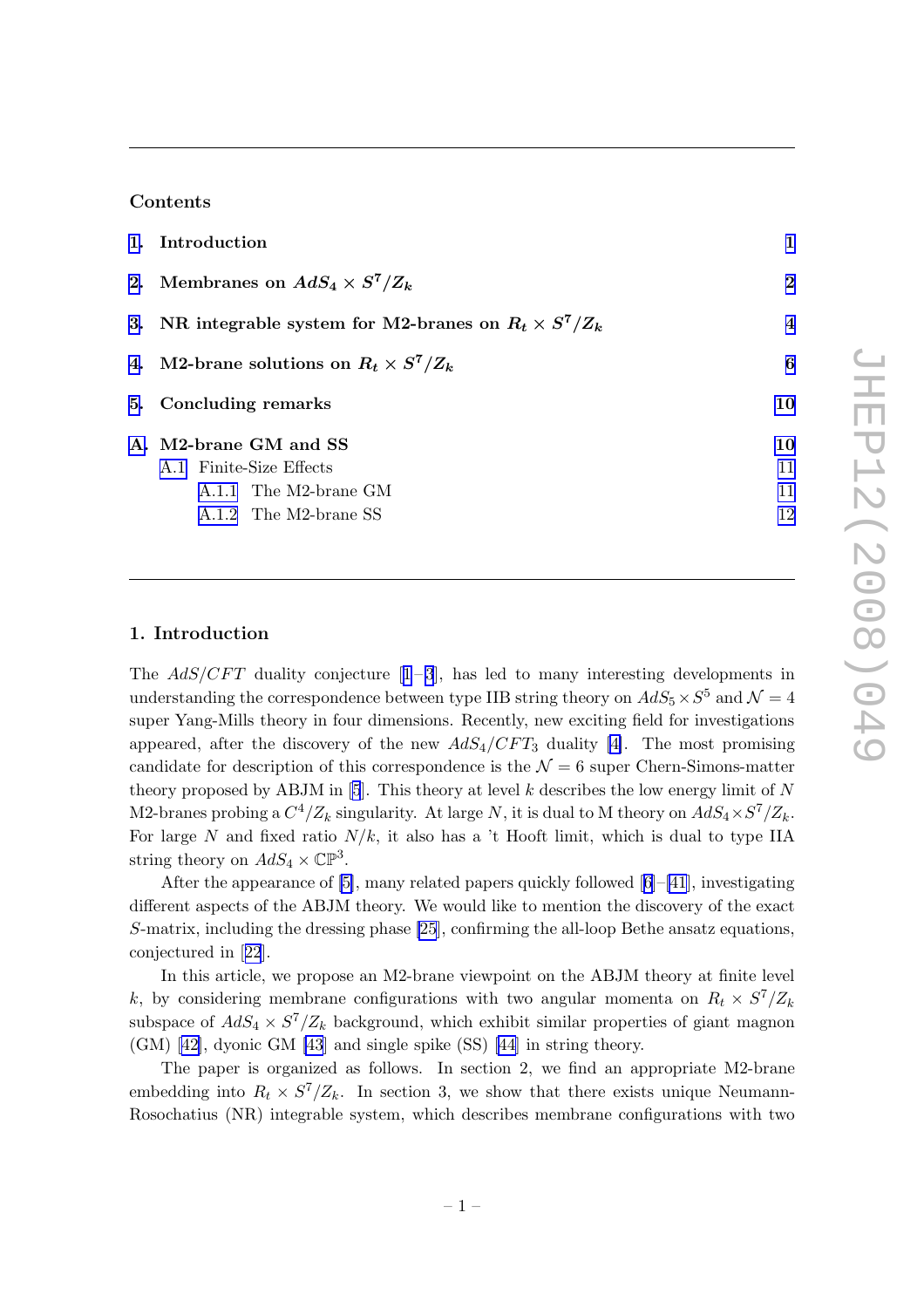<span id="page-2-0"></span>angular momenta, for any finite value of the level  $k$ . In section 4, based on this NR approach, we give the corresponding M2-brane GM and SS solutions and the semiclassical energy-charge relations, including the finite-size effects. We conclude the paper with some comments in section 5.

# 2. Membranes on  $AdS_4\times S^7/Z_k$

Let us start with the following membrane action

$$
S = \int d^3\xi \left\{ \frac{1}{4\lambda^0} \Big[ G_{00} - 2\lambda^j G_{0j} + \lambda^i \lambda^j G_{ij} - \left(2\lambda^0 T_2\right)^2 \det G_{ij} \Big] + T_2 C_{012} \right\}, \quad (2.1)
$$

where

$$
G_{mn} = g_{MN}(X)\partial_m X^M \partial_n X^N, \qquad C_{012} = c_{MNP}(X)\partial_0 X^M \partial_1 X^N \partial_2 X^P,
$$
  
\n
$$
\partial_m = \partial/\partial \xi^m, \qquad m = (0, i) = (0, 1, 2),
$$
  
\n
$$
(\xi^0, \xi^1, \xi^2) = (\tau, \sigma_1, \sigma_2), \qquad M = (0, 1, ..., 10),
$$

are the fields induced on the membrane worldvolume from the background metric  $g_{MN}$  and the background 3-form gauge field  $c_{MNP}$ ,  $\lambda^m$  are Lagrange multipliers,  $x^M = X^M(\xi)$  are themembrane embedding coordinates, and  $T_2$  is its tension. As shown in [[45](#page-15-0)], the above action is classically equivalent to the Nambu-Goto and Polyakov type actions. In addition, the action (2.1) gives a unified description for the tensile and tensionless membranes.

The equations of motion for the Lagrange multipliers  $\lambda^m$  generate the independent constraints only

$$
G_{00} - 2\lambda^j G_{0j} + \lambda^i \lambda^j G_{ij} + (2\lambda^0 T_2)^2 \det G_{ij} = 0,
$$
\n(2.2)

$$
G_{0j} - \lambda^i G_{ij} = 0. \tag{2.3}
$$

Further on, we will work in diagonal worldvolume gauge  $\lambda^{i} = 0$ , in which the action (2.1) and the constraints  $(2.2)$ ,  $(2.3)$  simplify to

$$
S_M = \int d^3 \xi \mathcal{L}_M = \int d^3 \xi \left\{ \frac{1}{4\lambda^0} \Big[ G_{00} - \left( 2\lambda^0 T_2 \right)^2 \det G_{ij} \Big] + T_2 C_{012} \right\}, \quad (2.4)
$$

$$
G_{00} + (2\lambda^0 T_2)^2 \det G_{ij} = 0, \tag{2.5}
$$

$$
G_{0i} = 0. \t\t(2.6)
$$

Here, we are interested in the membrane dynamics on the  $R_t \times S^7/Z_k$  subspace of  $AdS_4 \times S^7/Z_k$ , for which the M2-brane interaction with the background 3-form gauge field  $c_{MNP}$  disappears.

Let us introduce the following complex coordinates on the  $S^7/Z_k$  subspace

$$
z_1 = \cos \psi \cos \frac{\theta_1}{2} e^{i \left[ \frac{\varphi}{k} + \frac{1}{2} (\phi_1 + \phi_3) \right]}, \quad z_2 = \cos \psi \sin \frac{\theta_1}{2} e^{i \left[ \frac{\varphi}{k} - \frac{1}{2} (\phi_1 - \phi_3) \right]},
$$
  

$$
z_3 = \sin \psi \cos \frac{\theta_2}{2} e^{i \left[ \frac{\varphi}{k} + \frac{1}{2} (\phi_2 - \phi_3) \right]}, \quad z_4 = \sin \psi \sin \frac{\theta_2}{2} e^{i \left[ \frac{\varphi}{k} - \frac{1}{2} (\phi_2 + \phi_3) \right]}.
$$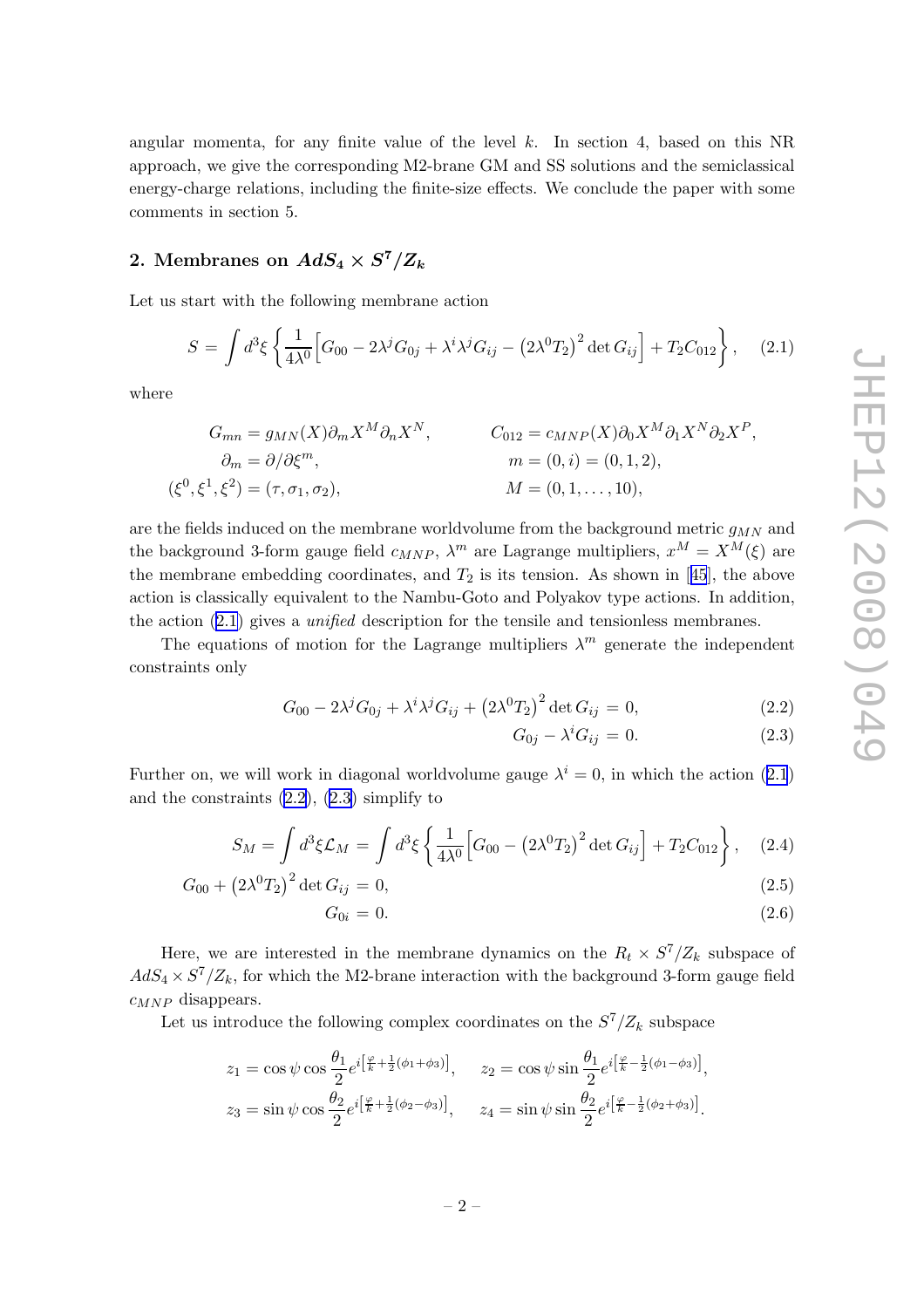<span id="page-3-0"></span>Obviously, they satisfy the relation

$$
\sum_{a=1}^{4} z_a \bar{z}_a \equiv 1.
$$

Next, we compute the metric

$$
ds_{S^{7}/Z_{k}}^{2} = \sum_{a=1}^{4} dz_{a} d\bar{z}_{a} = \frac{1}{k^{2}} (d\varphi + kA_{1})^{2} + ds_{\mathbb{CP}^{3}}^{2},
$$

where

$$
A_1 = \frac{1}{2} \left[ \cos^2 \psi \cos \theta_1 d\phi_1 + \sin^2 \psi \cos \theta_2 d\phi_2 + \left( \cos^2 \psi - \sin^2 \psi \right) d\phi_3 \right],
$$
  
\n
$$
ds_{\mathbb{CP}^3}^2 = d\psi^2 + \sin^2 \psi \cos^2 \psi \left( \frac{1}{2} \cos \theta_1 d\phi_1 - \frac{1}{2} \cos \theta_2 d\phi_2 + d\phi_3 \right)^2 + \frac{1}{4} \cos^2 \psi \left( d\theta_1^2 + \sin^2 \theta_1 d\phi_1^2 \right) + \frac{1}{4} \sin^2 \psi \left( d\theta_2^2 + \sin^2 \theta_2 d\phi_2^2 \right). (2.7)
$$

The membrane embedding into  $R_t \times S^7/Z_k$ , appropriate for our purposes, is

$$
X_0 = \frac{R}{2}t(\xi^m), \quad W_a = R r_a(\xi^m) e^{i\varphi_a(\xi^m)}, \quad a = (1, 2, 3, 4),
$$

where t is the AdS time,  $r_a$  are real functions of  $\xi^m$ , while  $\varphi_a$  are the isometric coordinates on which the background metric does not depend. The four complex coordinates  $W_a$  are restricted by the real embedding condition

$$
\sum_{a=1}^{4} W_a \bar{W}_a = R^2, \quad \text{or} \quad \sum_{a=1}^{4} r_a^2 = 1.
$$

The coordinates  $r_a$  are connected to the initial coordinates, on which the background depends, in an obvious way.

For the embedding described above, the metric induced on the M2-brane worldvolume is given by

$$
G_{mn} = \frac{R^2}{4} \left[ -\partial_m t \partial_n t + 4 \sum_{a=1}^4 \left( \partial_m r_a \partial_n r_a + r_a^2 \partial_m \varphi_a \partial_n \varphi_a \right) \right]. \tag{2.8}
$$

Correspondingly, the membrane Lagrangian becomes

$$
\mathcal{L} = \mathcal{L}_M + \Lambda \left( \sum_{a=1}^4 r_a^2 - 1 \right),
$$

where  $\Lambda$  is a Lagrange multiplier.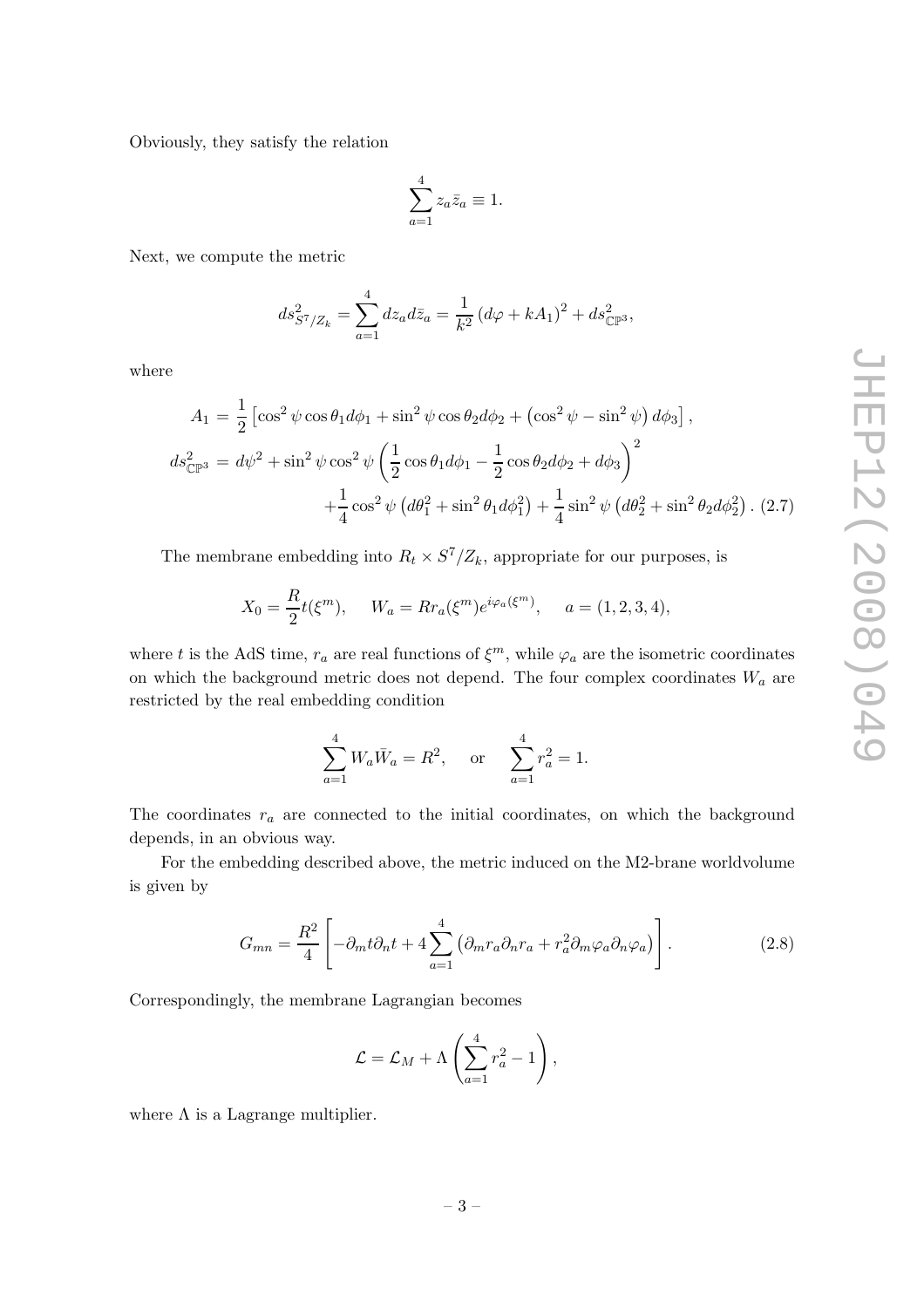# <span id="page-4-0"></span>3. NR integrable system for M2-branes on  $R_t \times S^7/Z_k$

Let us consider the following particular case of the above membrane embedding [\[46\]](#page-15-0)

$$
X_0 = \frac{R}{2}\kappa\tau, \qquad W_a = R r_a(\xi, \eta) e^{i[\omega_a \tau + \mu_a(\xi, \eta)]},
$$
  
\n
$$
\xi = \alpha \sigma_1 + \beta \tau, \qquad \eta = \gamma \sigma_2 + \delta \tau,
$$
\n(3.1)

which implies

$$
t = \kappa \tau, \quad \varphi_a(\xi^m) = \varphi_a(\tau, \sigma_1, \sigma_2) = \omega_a \tau + \mu_a(\xi, \eta). \tag{3.2}
$$

Here  $\kappa$ ,  $\omega_a$ ,  $\alpha$ ,  $\beta$ ,  $\gamma$ ,  $\delta$  are parameters. For this ansatz, the membrane Lagrangian takes the form  $(\partial_{\xi} = \partial/\partial \xi, \partial_{\eta} = \partial/\partial \eta)$ 

$$
\mathcal{L} = -\frac{R^2}{4\lambda^0} \left\{ \left( 2\lambda^0 T_2 R \alpha \gamma \right)^2 \sum_{a < b=1}^4 \left[ \left( \partial_{\xi} r_a \partial_{\eta} r_b - \partial_{\eta} r_a \partial_{\xi} r_b \right)^2 \right. \\ \left. + \left( \partial_{\xi} r_a \partial_{\eta} \mu_b - \partial_{\eta} r_a \partial_{\xi} \mu_b \right)^2 r_b^2 + \left( \partial_{\xi} \mu_a \partial_{\eta} r_b - \partial_{\eta} \mu_a \partial_{\xi} r_b \right)^2 r_a^2 \right. \\ \left. + \left( \partial_{\xi} \mu_a \partial_{\eta} \mu_b - \partial_{\eta} \mu_a \partial_{\xi} \mu_b \right)^2 r_a^2 r_b^2 \right] \\ \left. + \sum_{a=1}^4 \left[ \left( 2\lambda^0 T_2 R \alpha \gamma \right)^2 \left( \partial_{\xi} r_a \partial_{\eta} \mu_a - \partial_{\eta} r_a \partial_{\xi} \mu_a \right)^2 - \left( \beta \partial_{\xi} \mu_a + \delta \partial_{\eta} \mu_a + \omega_a \right)^2 \right] r_a^2 \right. \\ \left. - \sum_{a=1}^4 \left( \beta \partial_{\xi} r_a + \delta \partial_{\eta} r_a \right)^2 + \left( \kappa/2 \right)^2 \right\} + \Lambda \left( \sum_{a=1}^4 r_a^2 - 1 \right).
$$

We have found a set of sufficient conditions, which reduce the above Lagrangian to the NR one. First of all, two of the angles  $\varphi_a$  should be set to zero. The corresponding  $r_a$ coordinates must depend only on  $\eta$  in a specific way. The remaining variables  $r_a$  and  $\mu_a$ can depend only on  $\xi^1$ . In principle, there are six such possibilities. How they are realized for the  $R_t \times S^7/Z_k$  background, we will discuss in the next section. Here, we will work out the following example

$$
r_1 = r_1(\xi), \qquad r_2 = r_2(\xi), \qquad \mu_1 = \mu_1(\xi), \qquad \mu_2 = \mu_2(\xi),
$$
  
\n
$$
r_3 = r_3(\eta) = r_0 \sin \eta, \qquad r_4 = r_4(\eta) = r_0 \cos \eta, \qquad r_0 < 1,
$$
  
\n
$$
\varphi_3 = \varphi_4 = 0.
$$
\n(3.3)

For this choice, we receive (prime is used for  $d/d\xi$ )

$$
\mathcal{L} = -\frac{R^2}{4\lambda^0} \left\{ \sum_{a=1}^2 \left[ (\tilde{A}^2 - \beta^2) r_a'^2 + (\tilde{A}^2 - \beta^2) r_a^2 \left( \mu_a' - \frac{\beta \omega_a}{\tilde{A}^2 - \beta^2} \right)^2 - \frac{\tilde{A}^2}{\tilde{A}^2 - \beta^2} \omega_a^2 r_a^2 \right] + (\kappa/2)^2 - r_0^2 \delta^2 \right\} + \Lambda \left[ \sum_{a=1}^2 r_a^2 - (1 - r_0^2) \right],
$$

<sup>1</sup>Of course, the roles of  $\xi$  and  $\eta$  can be interchanged in this context.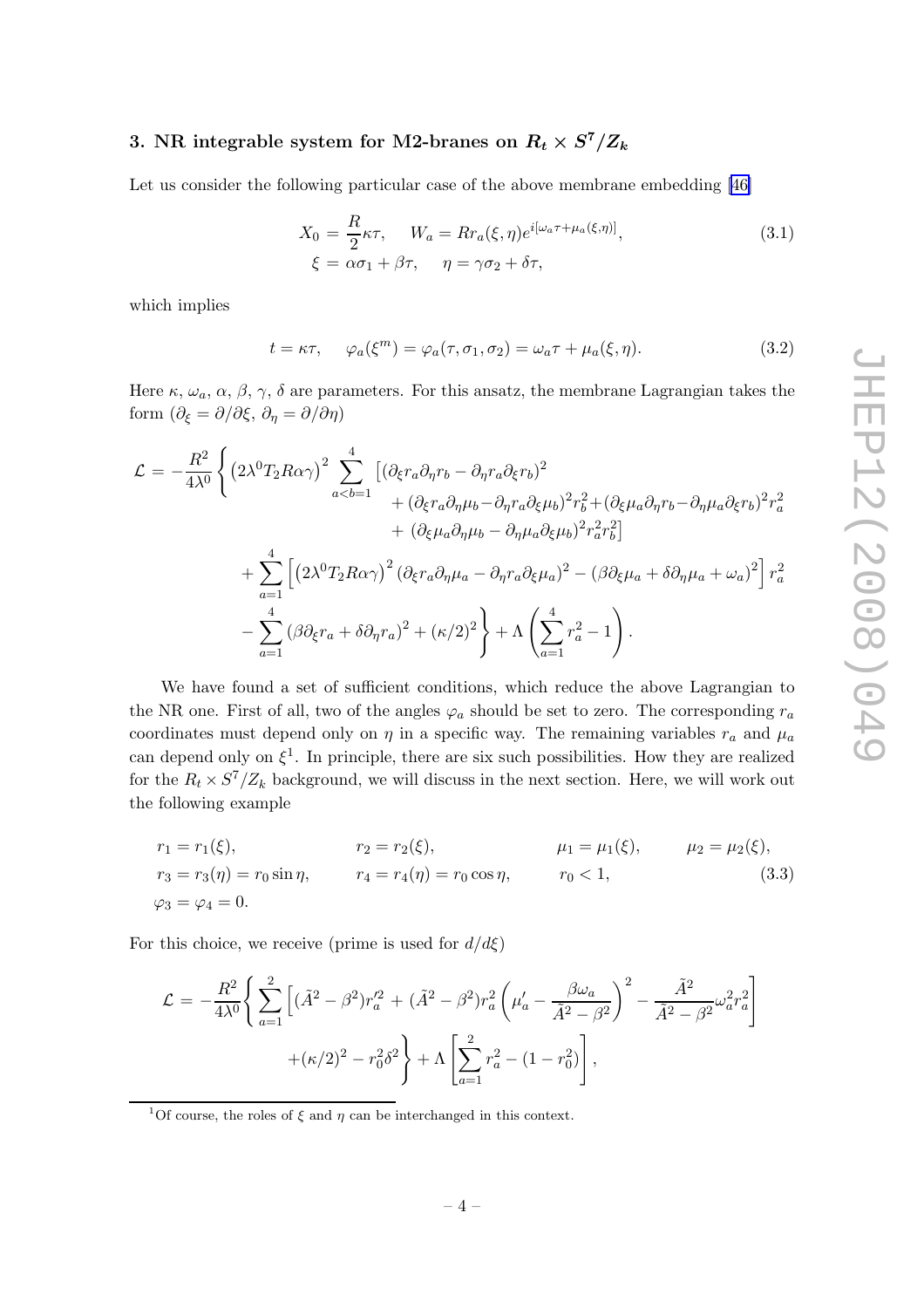<span id="page-5-0"></span>where  $\tilde{A}^2 \equiv (2\lambda^0 T_2 R \alpha \gamma r_0)^2$ . Now we can integrate once the equations of motion for  $\mu_a$ following from the above Lagrangian to get

$$
\mu'_a = \frac{1}{\tilde{A}^2 - \beta^2} \left( \frac{C_a}{r_a^2} + \beta \omega_a \right),\tag{3.4}
$$

where  $C_a$  are arbitrary constants. By using (3.4) in the equations of motion for  $r_a(\xi)$ , one finds that they can be obtained from the effective Lagrangian

$$
L_{NR} = \sum_{a=1}^{2} \left[ (\tilde{A}^2 - \beta^2) r_a'^2 - \frac{1}{\tilde{A}^2 - \beta^2} \left( \frac{C_a^2}{r_a^2} + \tilde{A}^2 \omega_a^2 r_a^2 \right) \right] + \Lambda_M \left[ \sum_{a=1}^{2} r_a^2 - (1 - r_0^2) \right].
$$

This Lagrangian, in full analogy with the string considerations  $[47-49]$ , corresponds to particular case of the *n*-dimensional NR integrable system. For  $C_a = 0$  one obtains the Neumann integrable model, which in the case at hand describes two-dimensional harmonic oscillator, constrained to a circle of radius  $\sqrt{1 - r_0^2}$ .

Let us consider the three constraints [\(2.5\)](#page-2-0), [\(2.6](#page-2-0)) for the present case. For more close correspondence with the string case, we want the third one,  $G_{02} = 0$ , to be identically satisfied. To this end, since  $G_{02} \sim r_0^2 \gamma \delta$ , we set  $\delta = 0$ , i.e.  $\eta = \gamma \sigma_2$ . Then, the first two constraints give the conserved Hamiltonian  $H_{NR}$  and a relation between the parameters involved:

$$
H_{NR} = \sum_{a=1}^{2} \left[ (\tilde{A}^2 - \beta^2) r_a'^2 + \frac{1}{\tilde{A}^2 - \beta^2} \left( \frac{C_a^2}{r_a^2} + \tilde{A}^2 \omega_a^2 r_a^2 \right) \right] = \frac{\tilde{A}^2 + \beta^2}{\tilde{A}^2 - \beta^2} (\kappa/2)^2,
$$

$$
\sum_{a=1}^{2} \omega_a C_a + \beta (\kappa/2)^2 = 0.
$$
 (3.5)

For closed membranes,  $r_a$  and  $\mu_a$  must satisfy the following periodicity conditions

$$
r_a(\xi + 2\pi\alpha, \eta + 2\pi\gamma) = r_a(\xi, \eta), \quad \mu_a(\xi + 2\pi\alpha, \eta + 2\pi\gamma) = \mu_a(\xi, \eta) + 2\pi n_a, \quad (3.6)
$$

where  $n_a$  are integer winding numbers. In particular,  $\gamma$  is a non-zero integer.

Since the background metric does not depend on t and  $\varphi_a$ , the corresponding conserved quantities are the membrane energy  $E$  and four angular momenta  $J_a$ , defined by

$$
E = -\int d^2\sigma \frac{\partial \mathcal{L}}{\partial(\partial_0 t)}, \quad J_a = \int d^2\sigma \frac{\partial \mathcal{L}}{\partial(\partial_0 \varphi_a)}, \quad a = 1, 2, 3, 4.
$$

For our ansatz [\(3.3\)](#page-4-0)  $J_3 = J_4 = 0$ . The energy and the other two angular momenta are given by

$$
E = \frac{\pi R^2 \kappa}{4\lambda^0 \alpha} \int d\xi, \quad J_a = \frac{\pi R^2}{\lambda^0 \alpha (\tilde{A}^2 - \beta^2)} \int d\xi \left( \beta C_a + \tilde{A}^2 \omega_a r_a^2 \right), \quad a = 1, 2. \tag{3.7}
$$

From here, by using the constraints (3.5), one obtains the energy-charge relation

$$
\frac{4}{\tilde{A}^2 - \beta^2} \left[ \tilde{A}^2 (1 - r_0^2) + \beta \sum_{a=1}^2 \frac{C_a}{\omega_a} \right] \frac{E}{\kappa} = \sum_{a=1}^2 \frac{J_a}{\omega_a}.
$$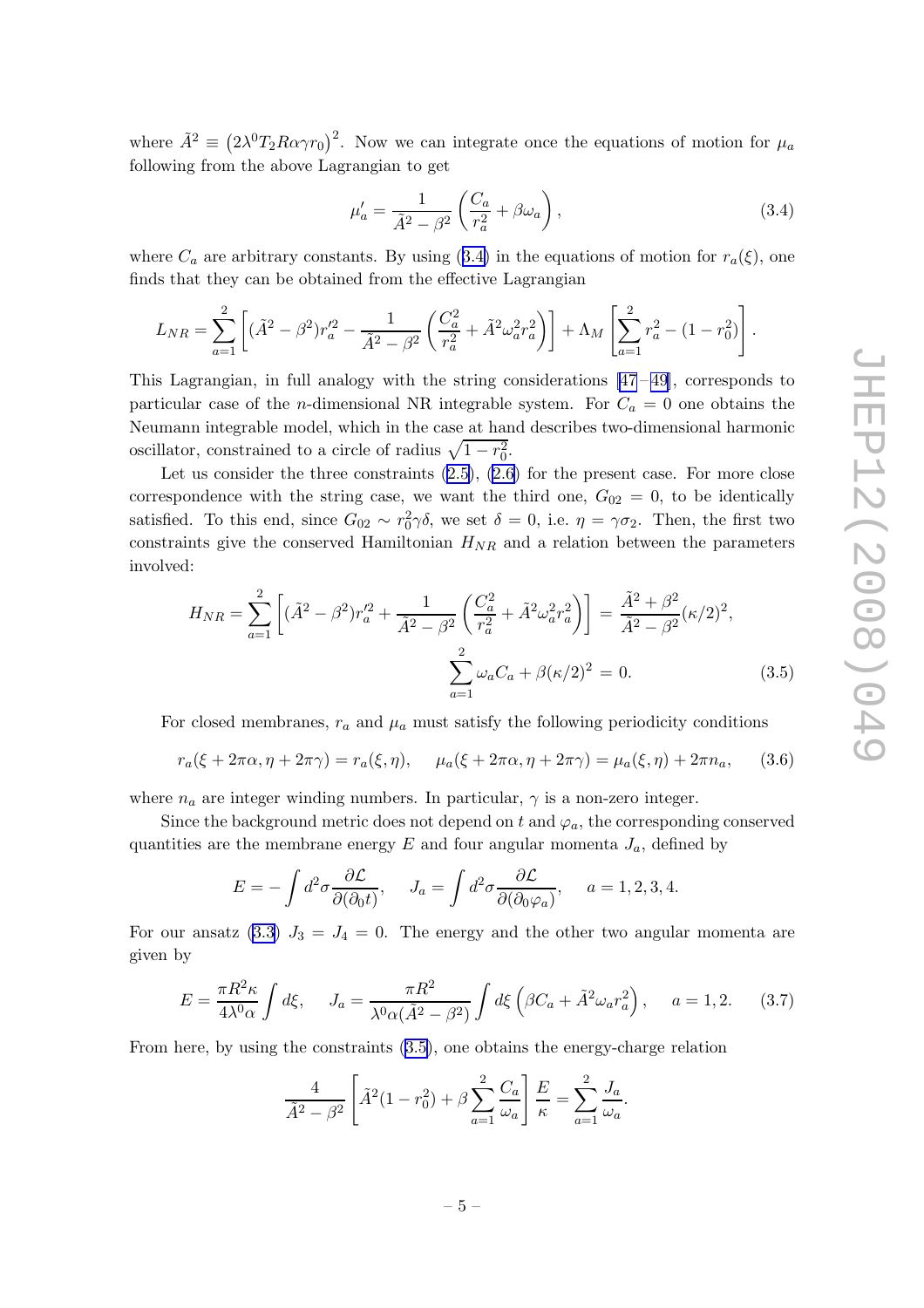<span id="page-6-0"></span>As usual, it is linear with respect to  $E$  and  $J_a$  before taking the semiclassical limit.

To identically satisfy the embedding condition

$$
\sum_{a=1}^{2} r_a^2 - (1 - r_0^2) = 0,
$$

we set

$$
r_1(\xi) = \sqrt{1 - r_0^2} \sin \theta(\xi), \quad r_2(\xi) = \sqrt{1 - r_0^2} \cos \theta(\xi).
$$

Then from the conservation of the NR Hamiltonian [\(3.5](#page-5-0)) one finds

$$
\theta' = \frac{\pm 1}{\tilde{A}^2 - \beta^2} \left[ (\tilde{A}^2 + \beta^2) \tilde{\kappa}^2 - \frac{\tilde{C}_1^2}{\sin^2 \theta} - \frac{\tilde{C}_2^2}{\cos^2 \theta} - \tilde{A}^2 \left( \omega_1^2 \sin^2 \theta + \omega_2^2 \cos^2 \theta \right) \right]^{1/2}, \quad (3.8)
$$

$$
\sum_{a=1}^2 \omega_a \tilde{C}_a + \beta \tilde{\kappa}^2 = 0, \quad \tilde{\kappa}^2 = \frac{(\kappa/2)^2}{1 - r_0^2}, \quad \tilde{C}_a^2 = \frac{C_a^2}{(1 - r_0^2)^2}.
$$

By replacing the solution for  $\theta(\xi)$  received from (3.8) into ([3.4](#page-5-0)), one obtains the solutions for  $\mu_a$ :

$$
\mu_1 = \frac{1}{\tilde{A}^2 - \beta^2} \left( \tilde{C}_1 \int \frac{d\xi}{\sin^2 \theta} + \beta \omega_1 \xi \right), \quad \mu_2 = \frac{1}{\tilde{A}^2 - \beta^2} \left( \tilde{C}_2 \int \frac{d\xi}{\cos^2 \theta} + \beta \omega_2 \xi \right). \tag{3.9}
$$

The above analysis shows that the NR integrable models for membranes on  $R_t \times S^7$ and $R_t \times S^7/Z_k$  are the same [[21\]](#page-14-0). Therefore, we can use the results obtained in [21] for the present case. For convenience, the corresponding solutions and dispersion relations are given in the appendix.

# 4. M2-brane solutions on  $R_t \times S^7/Z_k$

For our membrane embedding in  $R_t \times S^7/Z_k$ , the angular variables  $\varphi_a$  are related to the corresponding background coordinates as follows

$$
\varphi_1 = \frac{\varphi}{k} + \frac{1}{2} (\phi_1 + \phi_3), \quad \varphi_2 = \frac{\varphi}{k} - \frac{1}{2} (\phi_1 - \phi_3),
$$
  
\n $\varphi_3 = \frac{\varphi}{k} + \frac{1}{2} (\phi_2 - \phi_3), \quad \varphi_4 = \frac{\varphi}{k} - \frac{1}{2} (\phi_2 + \phi_3).$ 

As a consequence, for the angular momenta we have

$$
J_{\varphi_1} = \frac{J_{\varphi}}{k} + \frac{1}{2} (J_{\phi_1} + J_{\phi_3}), \quad J_{\varphi_2} = \frac{J_{\varphi}}{k} - \frac{1}{2} (J_{\phi_1} - J_{\phi_3}),
$$
  

$$
J_{\varphi_3} = \frac{J_{\varphi}}{k} + \frac{1}{2} (J_{\phi_2} - J_{\phi_3}), \quad J_{\varphi_4} = \frac{J_{\varphi}}{k} - \frac{1}{2} (J_{\phi_2} + J_{\phi_3}).
$$

 $\varphi_a$  and  $J_{\varphi_a}$  satisfy the equalities

$$
\sum_{a=1}^{4} \varphi_a = \frac{4}{k} \varphi, \quad \sum_{a=1}^{4} J_{\varphi_a} = \frac{4}{k} J_{\varphi}.
$$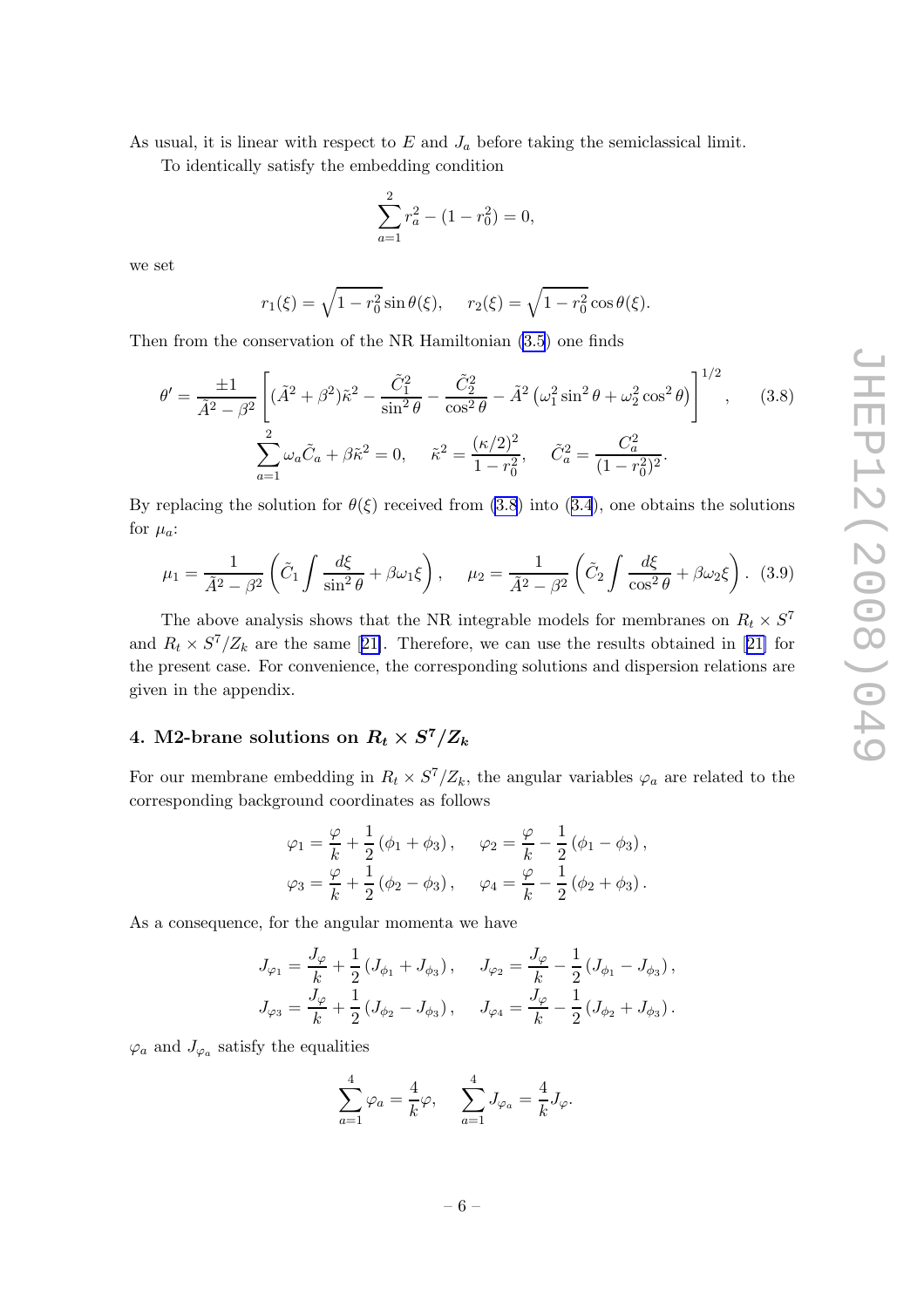<span id="page-7-0"></span>One of the conditions for the existence of NR description of the M2-brane dynamics is that two of the angles  $\varphi_a$  must be zero, which means that two of the four angular momenta  $J_{\varphi_a}$  vanish. The six possible cases are

- $\varphi_1 = \phi_3 + \frac{\phi_1}{2}$  $\frac{b_1}{2} = \frac{2}{k}$  $\frac{2}{k}\varphi+\frac{\phi_1}{2}$  $\frac{\phi_1}{2}$ ,  $\varphi_2 = \phi_3 - \frac{\phi_1}{2}$  $\frac{b_1}{2} = \frac{2}{k}$  $\frac{2}{k} \varphi - \frac{\phi_1}{2}$  $\frac{\varphi_1}{2}$ ,  $\varphi_3 = 0$ ,  $\varphi_4 = 0$ ;
- $\bullet$   $\varphi_1 = \phi_1 = \frac{2}{k}$  $\frac{2}{k}\varphi + \phi_3,$   $\varphi_3 = \phi_2 = \frac{2}{k}$  $\frac{1}{k}\varphi - \phi_3,$   $\varphi_2 = 0,$   $\varphi_4 = 0;$
- $\bullet$   $\varphi_1 = \phi_1 = \frac{2}{k}$  $\frac{2}{k}\varphi + \phi_3,$   $\varphi_4 = -\phi_2 = \frac{2}{k}$  $\frac{\pi}{k}\varphi - \phi_3,$   $\varphi_2 = 0,$   $\varphi_3 = 0;$  $\bullet$   $\varphi_2 = -\phi_1 = \frac{2}{k}$  $\frac{2}{k}\varphi + \phi_3,$   $\varphi_3 = \phi_2 = \frac{2}{k}$  $\frac{1}{k}\varphi - \phi_3,$   $\varphi_1 = 0,$   $\varphi_4 = 0;$
- $\bullet$   $\varphi_2 = -\phi_1 = \frac{2}{k}$  $\frac{2}{k}\varphi + \phi_3,$   $\varphi_4 = -\phi_2 = \frac{2}{k}$  $\frac{\pi}{k}\varphi - \phi_3,$   $\varphi_1 = 0,$   $\varphi_3 = 0;$

• 
$$
\varphi_3 = -\phi_3 + \frac{\phi_2}{2} = \frac{2}{k}\varphi + \frac{\phi_2}{2}, \qquad \varphi_4 = -\phi_3 - \frac{\phi_2}{2} = \frac{2}{k}\varphi - \frac{\phi_2}{2}, \qquad \varphi_1 = 0, \qquad \varphi_2 = 0.
$$
\n
$$
(4.1)
$$

Here,  $\phi_1$  and  $\phi_2$  are the isometry angles on the two two-spheres inside  $\mathbb{CP}^3$ , while  $\phi_3$  is isometry angle on the U(1) fiber over  $S^2 \times S^2$ , as can be seen from ([2.7\)](#page-3-0).

From (4.1) it is clear that we have two alternative descriptions for  $\varphi_a$ . One is only in terms of the isometry angles on  $\mathbb{CP}^3$ , and the other includes the eleventh coordinate  $\varphi$ . This is a consequence of our restriction to M2-brane configurations, which can be described by the NR integrable system.

The six cases above can be divided into two classes. The first one contains the first and last possibilities, and the other one - the remaining ones. The cases belonging to the first class are related to each other by the exchange of  $\phi_1$  and  $\phi_2$ . This corresponds to exchanging the two  $S^2$  inside  $\mathbb{CP}^3$ . Since these spheres enter symmetrically, the two cases are equivalent. In terms of  $(\varphi, \phi_3)$ , the four cases from the second class are actually identical. That is why, all of them can be described simultaneously by choosing one representative from the class.

Let us first give the M2-brane solutions for cases in the first class. Since they correspond to our example in the previous section, the membrane configuration reads

$$
W_1 = Rr_1(\xi) \exp\left\{i\varphi_1(\tau,\xi)\right\} = R\sqrt{1 - r_0^2} \sin\theta(\xi) \exp\left\{i\left[\frac{2}{k}\varphi(\tau,\xi) + \frac{\phi(\tau,\xi)}{2}\right]\right\},
$$
  
\n
$$
W_2 = Rr_2(\xi) \exp\left\{i\varphi_2(\tau,\xi)\right\} = R\sqrt{1 - r_0^2} \cos\theta(\xi) \exp\left\{i\left[\frac{2}{k}\varphi(\tau,\xi) - \frac{\phi(\tau,\xi)}{2}\right]\right\},
$$
  
\n
$$
W_3 = Rr_0 \sin(\gamma \sigma_2),
$$
  
\n
$$
W_4 = Rr_0 \cos(\gamma \sigma_2),
$$

where  $\phi$  is equal to  $\phi_1$  or  $\phi_2$ .

From the NR system viewpoint, the membrane solutions for the second class configurations differ from the ones just given by the exchange of  $W_2$ ,  $W_3$ , and by the replacement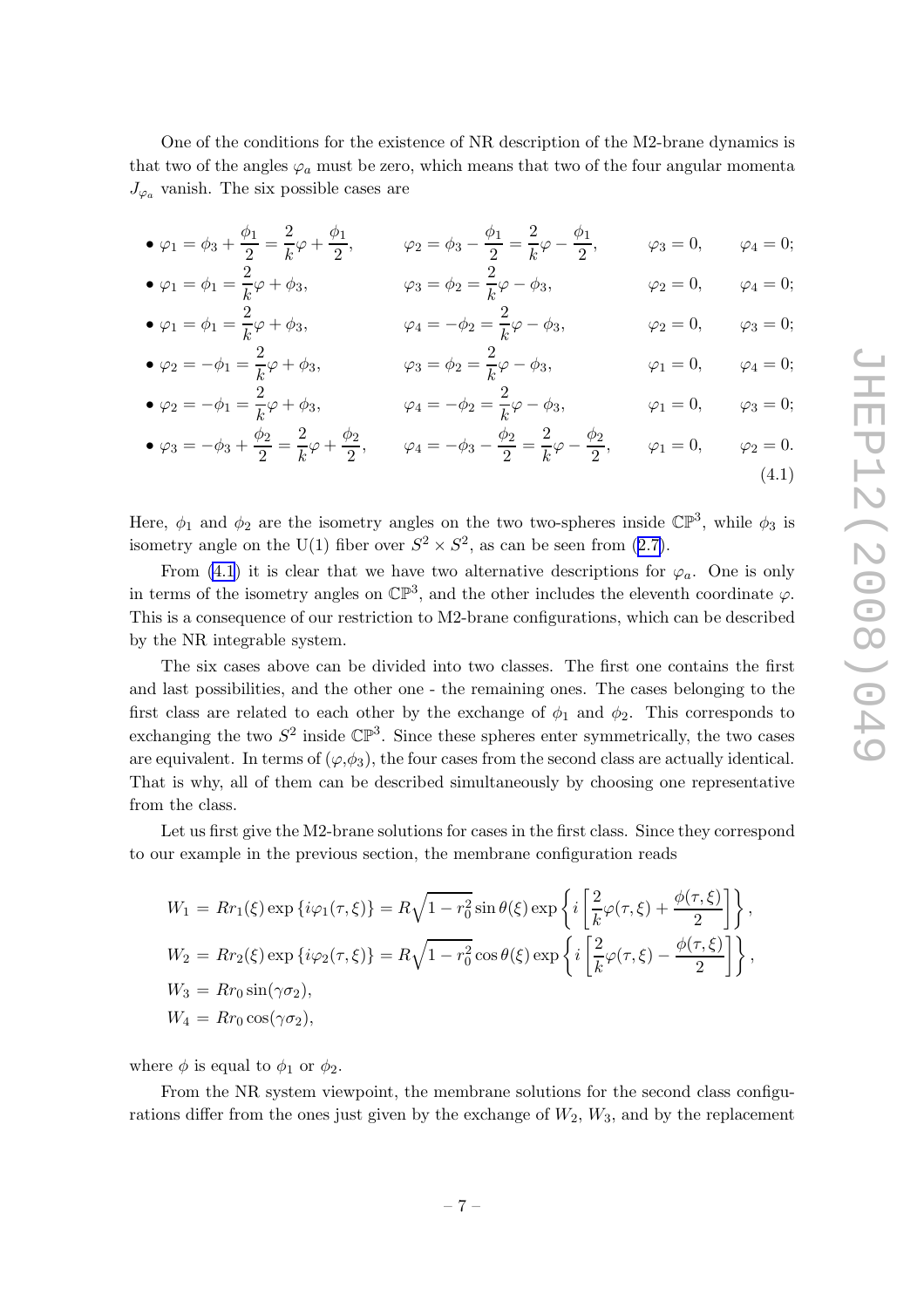<span id="page-8-0"></span> $\phi/2 \rightarrow \phi_3$ . In other words, we have

$$
W_1 = Rr_1(\xi) \exp \{i\varphi_1(\tau, \xi)\} = R\sqrt{1 - r_0^2} \sin \theta(\xi) \exp \left\{i\left[\frac{2}{k}\varphi(\tau, \xi) + \phi_3(\tau, \xi)\right]\right\},
$$
  
\n
$$
W_2 = Rr_0 \sin(\gamma \sigma_2),
$$
  
\n
$$
W_3 = Rr_3(\xi) \exp \{i\varphi_3(\tau, \xi)\} = R\sqrt{1 - r_0^2} \cos \theta(\xi) \exp \left\{i\left[\frac{2}{k}\varphi(\tau, \xi) - \phi_3(\tau, \xi)\right]\right\},
$$
  
\n
$$
W_4 = Rr_0 \cos(\gamma \sigma_2),
$$

The explicit solutions for  $\theta(\xi)$  and  $\varphi_{1,2,3}(\tau,\xi)$ , of the M2-brane GM and SS, along with the energy-charge relations for the infinite and finite sizes are given in the appendix. Here, we will present them in terms of  $\varphi$  and  $\phi_{1,2,3}$ .

In accordance with  $(A.1)$ , we have for the M2-brane GM with two angular momenta the following dispersion relation

$$
\sqrt{1 - r_0^2} E - \frac{1}{2} \left(\frac{2}{k} J_\varphi + J_\phi\right) = \sqrt{\frac{1}{4} \left(\frac{2}{k} J_\varphi - J_\phi\right)^2 + 8\lambda k^2 \left[r_0 (1 - r_0^2) \gamma\right]^2 \sin^2 \frac{p}{2}},\tag{4.2}
$$

where  $J_{\phi}$  can be equal to  $J_{\phi_1}/2$ ,  $J_{\phi_2}/2$  or  $J_{\phi_3}$ . In writing (4.2), we have used that

$$
R = l_p \left( 2^5 \pi^2 k N \right)^{1/6}, \quad T_2 = \frac{1}{(2\pi)^2 l_p^3},
$$

and the 't Hooft coupling is defined by  $\lambda = N/k$ .

If we introduce the notations

$$
\mathcal{E} = a\sqrt{1 - r_0^2}E, \quad \mathcal{J}_{\varphi} = a\frac{J_{\varphi}}{2}, \quad \mathcal{J}_{\phi} = a\frac{J_{\phi}}{2}, \quad a = \frac{1}{\sqrt{2\lambda}kr_0(1 - r_0^2)\gamma}, \quad (4.3)
$$

the above energy-charge relation takes the form

$$
\mathcal{E} - \mathcal{J}_1(k) = \sqrt{\mathcal{J}_2^2(k) + 4\sin^2\frac{p}{2}},
$$

where

$$
\mathcal{J}_1(k) = \frac{2}{k}\mathcal{J}_\varphi + \mathcal{J}_\phi, \quad \mathcal{J}_2(k) = \frac{2}{k}\mathcal{J}_\varphi - \mathcal{J}_\phi.
$$
 (4.4)

By using (4.3), (4.4) and ([A.9](#page-12-0)), we can write down the dispersion relation for the dyonic GM, including the leading finite-size correction as

$$
\mathcal{E} - \mathcal{J}_1(k) = \sqrt{\mathcal{J}_2^2(k) + 4\sin^2\frac{p}{2}} - \frac{16\sin^4\frac{p}{2}}{\sqrt{\mathcal{J}_2^2(k) + 4\sin^2\frac{p}{2}}} \times \exp\left[ -\frac{2\sin^2\frac{p}{2}\left(\mathcal{J}_1(k) + \sqrt{\mathcal{J}_2^2(k) + 4\sin^2\frac{p}{2}}\right)\sqrt{\mathcal{J}_2^2(k) + 4\sin^2\frac{p}{2}}}{\mathcal{J}_2^2(k) + 4\sin^4\frac{p}{2}} \right].
$$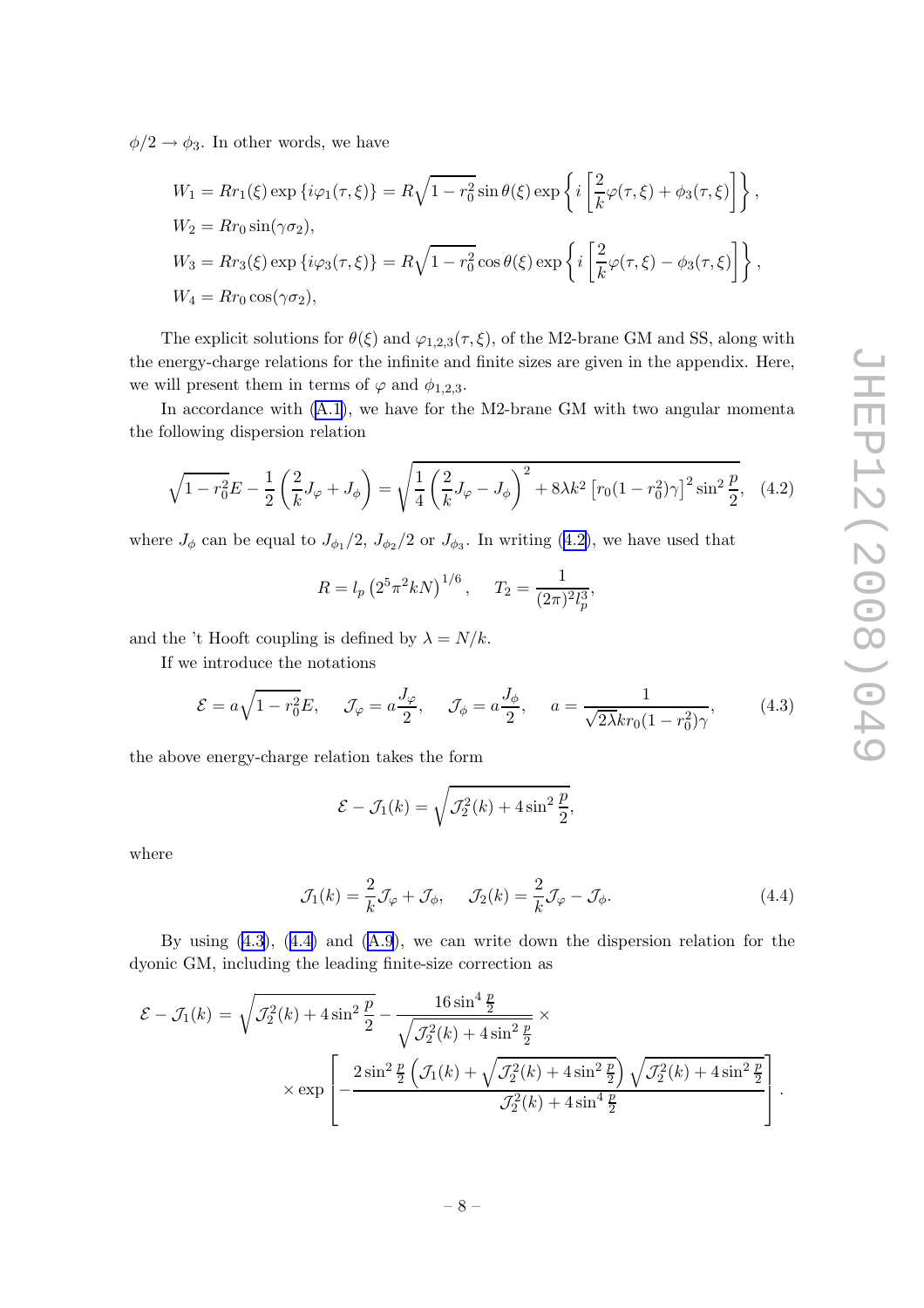The reason to introduce  $\mathcal{E}, \mathcal{J}_{\varphi}$  and  $\mathcal{J}_{\phi}$  namely in this way is the following. For GM on the  $R_t \times S^3$  subspace of  $AdS_5 \times S^5$ , in terms of

$$
\mathcal{E} = \frac{2\pi}{\sqrt{\lambda}} E, \quad \mathcal{J}_1 = \frac{2\pi}{\sqrt{\lambda}} J_1, \quad \mathcal{J}_2 = \frac{2\pi}{\sqrt{\lambda}} J_2,
$$

we have

$$
\mathcal{E} - \mathcal{J}_1 = \sqrt{\mathcal{J}_2^2 + 4\sin^2\frac{p}{2}}.
$$

The same result can be obtained for the GM on the  $R_t \times \mathbb{CP}^3$  subspace of  $AdS_4 \times \mathbb{CP}^3$ , if we use the identification[[29\]](#page-15-0)

$$
\mathcal{E} = \frac{E}{\sqrt{2\lambda}}, \quad \mathcal{J}_1 = \frac{J_1}{\sqrt{2\lambda}}, \quad \mathcal{J}_2 = \frac{J_2}{\sqrt{2\lambda}}.
$$

In the all three cases, the second term under the square root is the same. In this description it is universal - for different backgrounds and for different extended objects.

Analogously, for the SS case one can find (see ([A.11\)](#page-13-0))

$$
\mathcal{E} - \Delta \varphi_1 = p + 8 \sin^2 \frac{p}{2} \tan \frac{p}{2} \exp \left( -\frac{(\Delta \varphi_1 + p) \tan \frac{p}{2}}{\mathcal{J}_2^2(k) \csc^2 p + \tan^2 \frac{p}{2}} \right)
$$

$$
\mathcal{J}_1(k) = \sqrt{\mathcal{J}_2^2(k) + 4 \sin^2 \frac{p}{2}}.
$$

Let us point out that for  $k = 1$  the above dispersion relations coincide with the ones obtained earlier in [\[21\]](#page-14-0). We can also reproduce the energy-charge relations for dyonic GM and SS strings on  $R_t \times \mathbb{CP}^3$  by taking an appropriate limit. To show this, let us consider the second case in [\(4.1](#page-7-0)), for which

$$
J_{\phi_1}=\frac{2}{k}J_{\varphi}+J_{\phi_3},\quad \ J_{\phi_2}=\frac{2}{k}J_{\varphi}-J_{\phi_3}.
$$

In accordance with our membrane embedding, the following identification should be made

$$
J_1^{\text{str}} = \frac{J_{\phi_1}}{2}, \quad J_2^{\text{str}} = \frac{J_{\phi_2}}{2}
$$

Then in the limit  $k \to \infty$ ,  $r_0 \to 0$ , such that  $kr_0 \gamma = 1$ , we obtain from ([4.2](#page-8-0))

$$
E - J_1^{\text{str}} = \sqrt{(J_2^{\text{str}})^2 + 8\lambda \sin^2 \frac{p}{2}}.
$$

This is exactly what we have derived in [\[29](#page-15-0)] for dyonic GM strings on  $R_t \times \mathbb{CP}^3$ . Obviously, this also applies for the leading finite-size correction. In the same way, the SS string dispersion relation for  $R_t \times \mathbb{CP}^3$  background can be reproduced.

These string states are associated with the composite operators

$$
\text{tr}\left[ (A_1 B_1)^{J_1} (A_2 B_2)^{J_2} \right] + \dots \,, \tag{4.5}
$$

.

where  $A_i$ 's and  $B_i$ 's are the scalar fields of  $\mathcal{N} = 6$  Chern-Simons theory in the bifundamental representations and the ellipsis represents the permutations of the fields. This correspondence should also hold for finite  $k$  so that the M2-brane GM derived above corresponds to the composite operator (4.5). However, it is not clear how to construct the asymptotic Bethe ansatz equations in the case of finite k.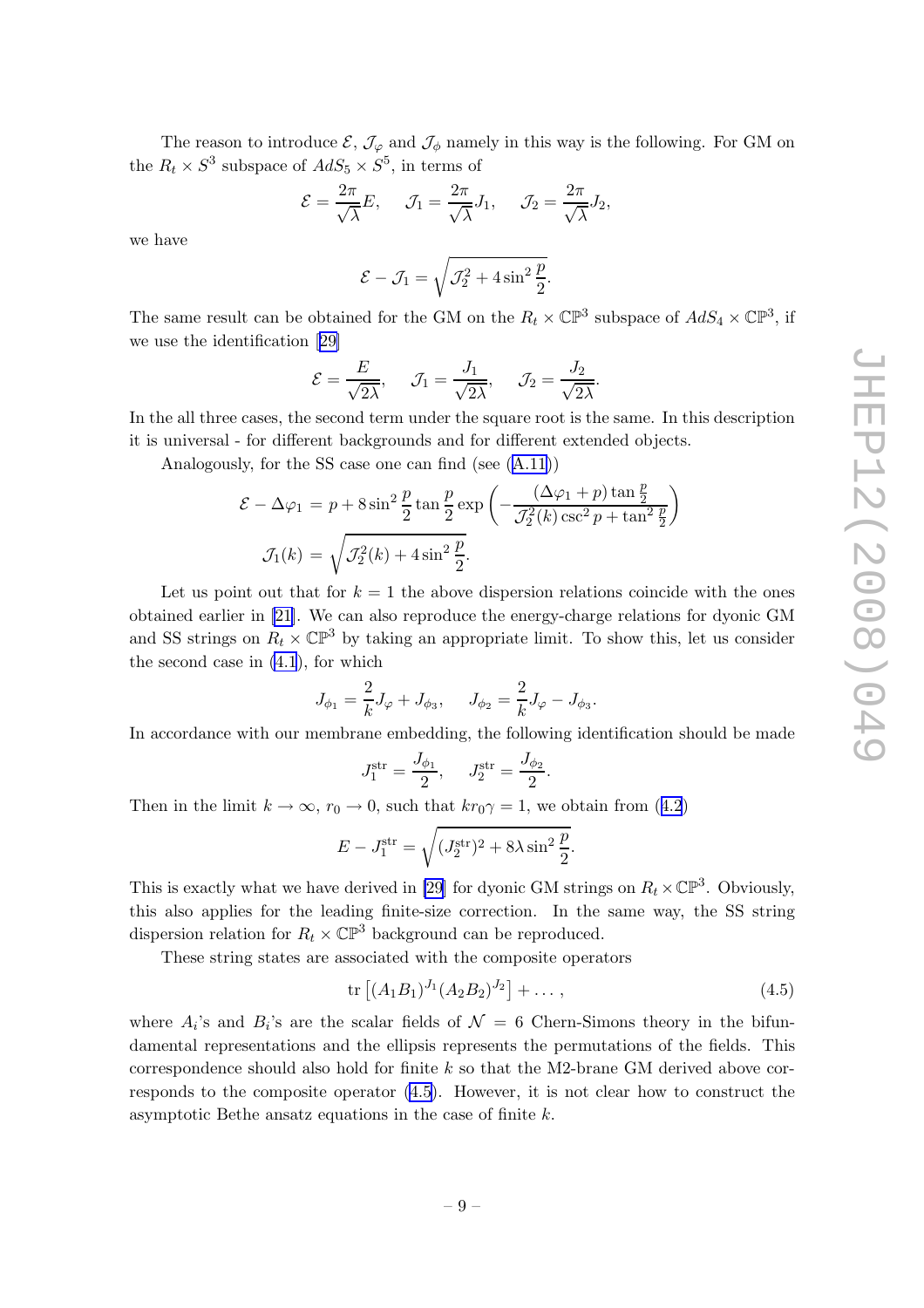# <span id="page-10-0"></span>5. Concluding remarks

We presented here an M2-brane perspective on ABJM super Chern-Simons-matter theory, which for large N and finite level k is dual to M theory on  $AdS_4 \times S^7/Z_k$ . In particular, we found membrane configurations, which can be described by the same NR integrable model for any positive integer  $k$ . Based on this, we gave the explicit solutions and the dispersion relations, including finite-size corrections, for states with two angular momenta, exhibiting GM and SS properties.

It would be interesting to see if the above results could be generalized to M2-branes with three and four angular momenta. Also, one can try to include the conserved spin  $S$ , arising from the nontrivial dynamics on the  $AdS_4$  part of the background. In this case, one must take into account the membrane interaction with the three-form gauge field.

## Acknowledgments

This work was supported in part by KRF-2007-313-C00150 (CA), by NSFB VU-F-201/06 (PB), and by the Brain Pool program from the Korean Federation of Science and Technology (2007-1822-1-1).

#### A. M2-brane GM and SS

For the GM-like case by using that  $\tilde{C}_2 = 0$ ,  $\tilde{\kappa}^2 = \omega_1^2$  in ([3.8](#page-6-0)), ([3.9](#page-6-0)), one finds

$$
\cos \theta(\xi) = \frac{\cos \tilde{\theta}_0}{\cosh(D_0\xi)}, \quad \sin^2 \tilde{\theta}_0 = \frac{\beta^2 \omega_1^2}{\tilde{A}^2(\omega_1^2 - \omega_2^2)}, \quad D_0 = \frac{\tilde{A}\sqrt{\omega_1^2 - \omega_2^2}}{\tilde{A}^2 - \beta^2} \cos \tilde{\theta}_0,
$$
  

$$
\varphi_1(\tau, \xi) = \omega_1 \tau + \arctan\left[\cot \tilde{\theta}_0 \tanh(D_0\xi)\right], \quad \varphi_2(\tau, \xi) = \omega_2 \left(\tau + \frac{\beta}{\tilde{A}^2 - \beta^2}\xi\right).
$$

For the SS-like solutions when  $\tilde{C}_2 = 0$ ,  $\tilde{\kappa}^2 = \omega_1^2 \tilde{A}^2 / \beta^2$ , by solving the equations  $(3.8)$  $(3.8)$ ,  $(3.9)$  $(3.9)$ , one arrives at

$$
\cos \theta(\xi) = \frac{\cos \tilde{\theta}_1}{\cosh(D_1\xi)}, \quad \sin^2 \tilde{\theta}_1 = \frac{\tilde{A}^2 \omega_1^2}{\beta^2(\omega_1^2 - \omega_2^2)}, \qquad D_1 = \frac{\tilde{A}\sqrt{\omega_1^2 - \omega_2^2}}{\tilde{A}^2 - \beta^2} \cos \tilde{\theta}_1,
$$
  

$$
\varphi_1(\tau, \xi) = \omega_1 \left(\tau - \frac{\xi}{\beta}\right) - \arctan\left[\cot \tilde{\theta}_1 \tanh(D_1\xi)\right], \qquad \varphi_2(\tau, \xi) = \omega_2 \left(\tau + \frac{\beta}{\tilde{A}^2 - \beta^2}\xi\right).
$$

The energy-charge relations computed on the above membrane solutions were found in [\[50\]](#page-16-0), and in our notations read

$$
\sqrt{1 - r_0^2} E - \frac{J_1}{2} = \sqrt{\left(\frac{J_2}{2}\right)^2 + \frac{\tilde{\lambda}}{\pi^2} \sin^2 \frac{p}{2}}, \quad \frac{p}{2} = \frac{\pi}{2} - \tilde{\theta}_0,
$$
\n(A.1)

for the GM-like case, and

$$
\sqrt{1 - r_0^2} E - \frac{\sqrt{\tilde{\lambda}}}{2\pi} \Delta \varphi_1 = \frac{\sqrt{\tilde{\lambda}} p}{\pi \ 2}, \quad \frac{J_1}{2} = \sqrt{\left(\frac{J_2}{2}\right)^2 + \frac{\tilde{\lambda}}{\pi^2} \sin^2 \frac{p}{2}}, \quad \frac{p}{2} = \frac{\pi}{2} - \tilde{\theta}_1, \quad (A.2)
$$

for the SS-like solution, where

$$
\tilde{\lambda} = \left[2\pi^2 T_2 R^3 r_0 (1 - r_0^2) \gamma\right]^2.
$$
\n(A.3)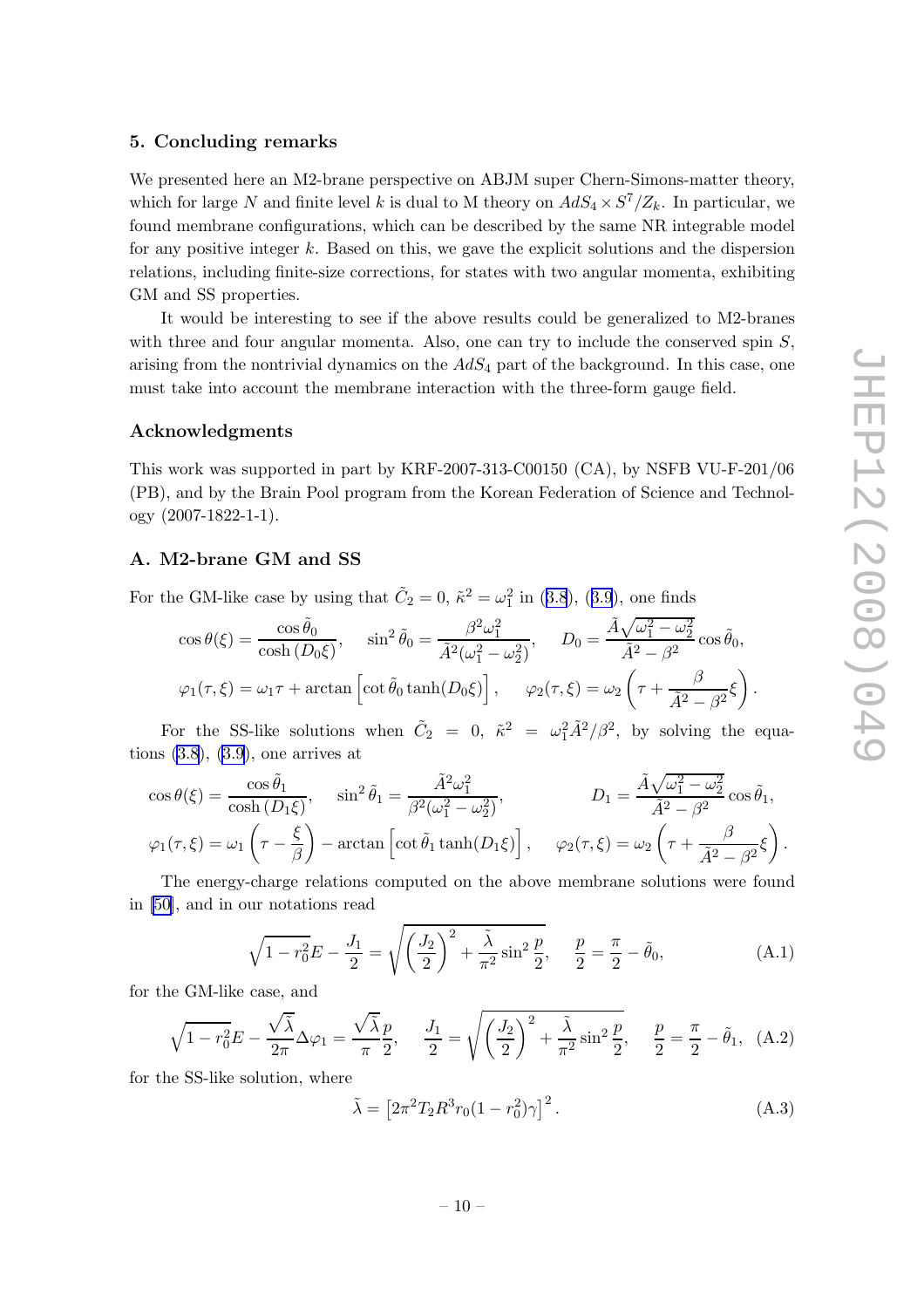## <span id="page-11-0"></span>A.1 Finite-Size Effects

For  $\tilde{C}_2 = 0$ , eq. ([3.8](#page-6-0)) can be written as

$$
(\cos \theta)' = \pm \frac{\tilde{A}\sqrt{\omega_1^2 - \omega_2^2}}{\tilde{A}^2 - \beta^2} \sqrt{(z_+^2 - \cos^2 \theta)(\cos^2 \theta - z_-^2)},
$$
(A.4)

where

$$
z_{\pm}^{2} = \frac{1}{2(1 - \frac{\omega_{2}^{2}}{\omega_{1}^{2}})} \left\{ q_{1} + q_{2} - \frac{\omega_{2}^{2}}{\omega_{1}^{2}} \pm \sqrt{(q_{1} - q_{2})^{2} - \left[ 2(q_{1} + q_{2} - 2q_{1}q_{2}) - \frac{\omega_{2}^{2}}{\omega_{1}^{2}} \right] \frac{\omega_{2}^{2}}{\omega_{1}^{2}} \right\},
$$
  
\n
$$
q_{1} = 1 - \tilde{\kappa}^{2}/\omega_{1}^{2},
$$
  
\n
$$
q_{2} = 1 - \beta^{2} \tilde{\kappa}^{2} / \tilde{A}^{2} \omega_{1}^{2}.
$$

The solution of (A.4) is

$$
\cos \theta = z_+ dn \left( C \xi | m \right), \quad C = \pm \frac{\tilde{A} \sqrt{\omega_1^2 - \omega_2^2}}{\tilde{A}^2 - \beta^2} z_+, \quad m \equiv 1 - z_-^2 / z_+^2. \tag{A.5}
$$

The solutions of eqs. [\(3.9](#page-6-0)) now read

$$
\mu_1 = \frac{2\beta/\tilde{A}}{z_+\sqrt{1-\omega_2^2/\omega_1^2}} \left[ C\xi - \frac{\tilde{\kappa}^2/\omega_1^2}{1-z_+^2} \Pi \left( am(C\xi), -\frac{z_+^2-z_-^2}{1-z_+^2} \middle| m \right) \right],
$$
  
\n
$$
\mu_2 = \frac{2\beta\omega_2/\tilde{A}\omega_1}{z_+\sqrt{1-\omega_2^2/\omega_1^2}} C\xi,
$$

where  $\Pi(k,n|m)$  is the elliptic integral of third kind.

Our next task is to find out what kind of energy-charge relations can appear for the M2-brane solution in the limit when the energy  $E \to \infty$ . It turns out that the semiclassical behavior depends crucially on the sign of the difference  $\tilde{A}^2 - \beta^2$ .

# A.1.1 The M2-brane GM

We begin with the M2-brane GM, i.e.  $\tilde{A}^2 > \beta^2$ . In this case, one obtains from [\(3.7](#page-5-0)) the following expressions for the conserved energy  $E$  and the angular momenta  $J_1$ ,  $J_2$ 

$$
\mathcal{E} = \frac{2\tilde{\kappa}(1 - \beta^2/\tilde{A}^2)}{\omega_1 z_+ \sqrt{1 - \omega_2^2/\omega_1^2}} \mathbf{K} \left(1 - z_-^2/z_+^2\right),
$$
\n
$$
\mathcal{J}_1 = \frac{2z_+}{\sqrt{1 - \omega_2^2/\omega_1^2}} \left[ \frac{1 - \beta^2 \tilde{\kappa}^2/\tilde{A}^2 \omega_1^2}{z_+^2} \mathbf{K} \left(1 - z_-^2/z_+^2\right) - \mathbf{E} \left(1 - z_-^2/z_+^2\right) \right], \quad (A.6)
$$
\n
$$
\mathcal{J}_2 = \frac{2z_+ \omega_2/\omega_1}{\sqrt{1 - \omega_2^2/\omega_1^2}} \mathbf{E} \left(1 - z_-^2/z_+^2\right).
$$

Here, we have used the notations

$$
\mathcal{E} = \frac{2\pi}{\sqrt{\tilde{\lambda}}} \sqrt{1 - r_0^2} E, \quad \mathcal{J}_1 = \frac{2\pi}{\sqrt{\tilde{\lambda}}} \frac{J_1}{2}, \quad \mathcal{J}_2 = \frac{2\pi}{\sqrt{\tilde{\lambda}}} \frac{J_2}{2}, \tag{A.7}
$$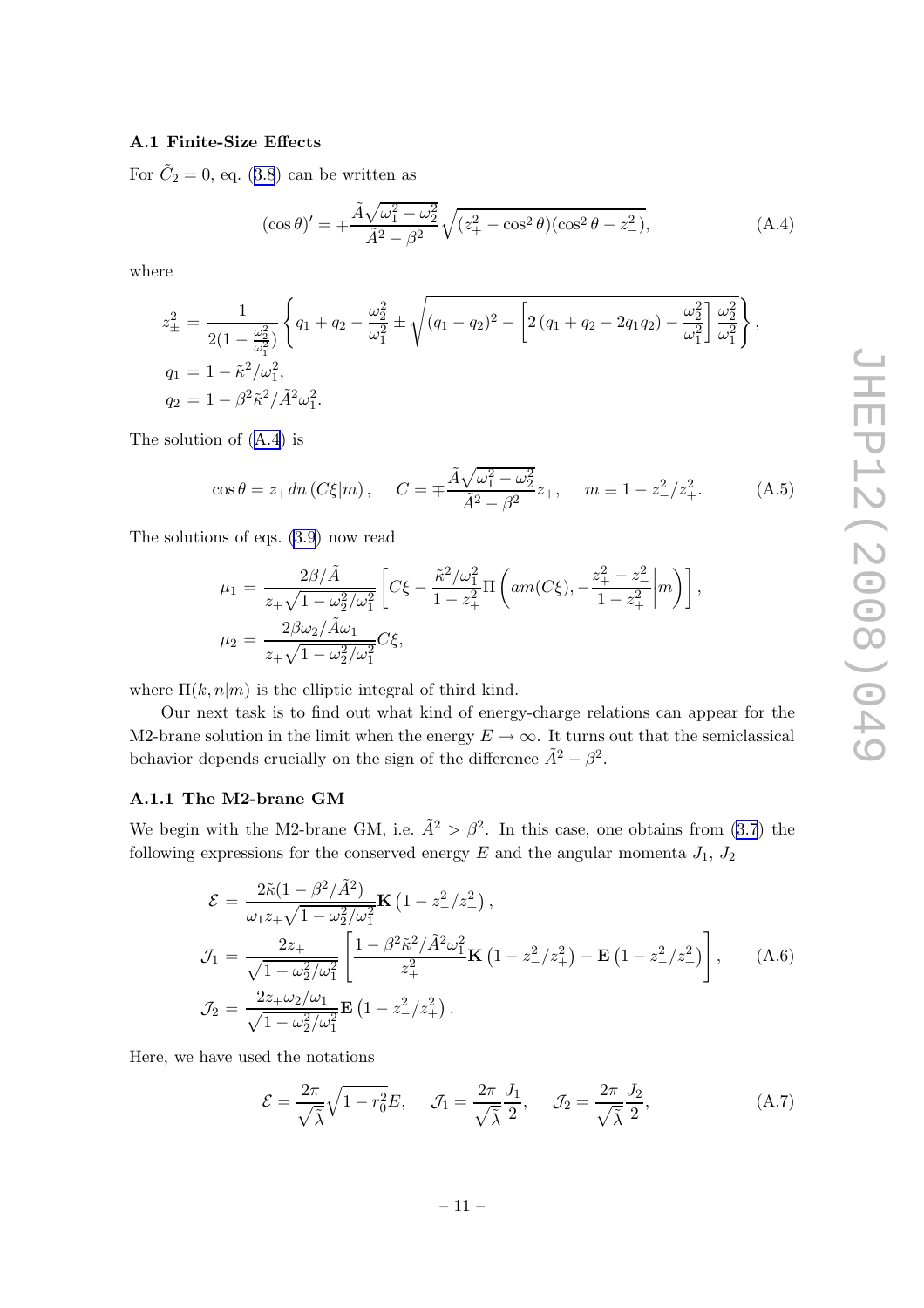<span id="page-12-0"></span>where  $\tilde{\lambda}$  is defined in [\(A.3\)](#page-10-0). The computation of  $\Delta\varphi_1$  gives

$$
p \equiv \Delta \varphi_1 = 2 \int_{\theta_{\min}}^{\theta_{\max}} \frac{d\theta}{\theta'} \mu'_1
$$
\n
$$
= -\frac{2\beta/\tilde{A}}{z_+\sqrt{1-\omega_2^2/\omega_1^2}} \left[ \frac{\tilde{\kappa}^2/\omega_1^2}{1-z_+^2} \Pi \left( -\frac{z_+^2 - z_-^2}{1-z_+^2} \middle| 1 - z_-^2/z_+^2 \right) - \mathbf{K} \left( 1 - z_-^2/z_+^2 \right) \right].
$$
\n(A.8)

In the above expressions,  $\mathbf{K}(m)$ ,  $\mathbf{E}(m)$  and  $\Pi(n|m)$  are the complete elliptic integrals.

Expanding the elliptic integrals about  $z^2 = 0$ , one arrives at

$$
\mathcal{E} - \mathcal{J}_1 = \sqrt{\mathcal{J}_2^2 + 4\sin^2(p/2)} - \frac{16\sin^4(p/2)}{\sqrt{\mathcal{J}_2^2 + 4\sin^2(p/2)}} \times \left( A.9 \right)
$$
  
 
$$
\times \exp\left[ -\frac{2\left(\mathcal{J}_1 + \sqrt{\mathcal{J}_2^2 + 4\sin^2(p/2)}\right)\sqrt{\mathcal{J}_2^2 + 4\sin^2(p/2)}\sin^2(p/2)}{\mathcal{J}_2^2 + 4\sin^4(p/2)} \right].
$$
 (A.9)

It is easy to check that the energy-charge relation (A.9) coincides with the one found in[[51\]](#page-16-0), describing the finite-size effects for dyonic GM. The difference is that in the string case the relations between  $\mathcal{E}, \mathcal{J}_1, \mathcal{J}_2$  and  $E, J_1, J_2$  are given by

$$
\mathcal{E} = \frac{2\pi}{\sqrt{\lambda}} E, \quad \mathcal{J}_1 = \frac{2\pi}{\sqrt{\lambda}} J_1, \quad \mathcal{J}_2 = \frac{2\pi}{\sqrt{\lambda}} J_2,
$$

while for the M2-brane they are written in ([A.7](#page-11-0)).

#### A.1.2 The M2-brane SS

Let us turn our attention to the M2-brane SS, when  $\tilde{A}^2 < \beta^2$ . The computation of the conserved quantities ([3.7](#page-5-0)) and  $\Delta\varphi_1$  now gives

$$
\mathcal{E} = \frac{2\tilde{\kappa}(\beta^2/\tilde{A}^2 - 1)}{\omega_1\sqrt{1 - \omega_2^2/\omega_1^2}z_+} \mathbf{K} (1 - z_-^2/z_+^2),
$$
\n
$$
\mathcal{J}_1 = \frac{2z_+}{\sqrt{1 - \omega_2^2/\omega_1^2}} \left[ \mathbf{E} (1 - z_-^2/z_+^2) - \frac{1 - \beta^2 \tilde{\kappa}^2/\tilde{A}^2 \omega_1^2}{z_+^2} \mathbf{K} (1 - z_-^2/z_+^2) \right],
$$
\n
$$
\mathcal{J}_2 = -\frac{2z_+ \omega_2/\omega_1}{\sqrt{1 - \omega_2^2/\omega_1^2}} \mathbf{E} (1 - z_-^2/z_+^2),
$$
\n
$$
\Delta \varphi_1 = -\frac{2\beta/\tilde{A}}{\sqrt{1 - \omega_2^2/\omega_1^2}z_+} \left[ \frac{\tilde{\kappa}^2/\omega_1^2}{1 - z_+^2} \Pi \left( -\frac{z_+^2 - z_-^2}{1 - z_+^2} |1 - z_-^2/z_+^2 \right) - \mathbf{K} (1 - z_-^2/z_+^2) \right].
$$

 $\mathcal{E} - \Delta \varphi_1$  can be derived as

$$
\mathcal{E} - \Delta \varphi_1 = \arcsin N(\mathcal{J}_1, \mathcal{J}_2) + 2(\mathcal{J}_1^2 - \mathcal{J}_2^2) \sqrt{\frac{4}{[4 - (\mathcal{J}_1^2 - \mathcal{J}_2^2)]}} - 1
$$
\n
$$
\times \exp\left[ -\frac{2(\mathcal{J}_1^2 - \mathcal{J}_2^2) N(\mathcal{J}_1, \mathcal{J}_2)}{(\mathcal{J}_1^2 - \mathcal{J}_2^2)^2 + 4\mathcal{J}_2^2} [\Delta \varphi + \arcsin N(\mathcal{J}_1, \mathcal{J}_2)] \right],
$$
\n
$$
N(\mathcal{J}_1, \mathcal{J}_2) \equiv \frac{1}{2} \left[ 4 - (\mathcal{J}_1^2 - \mathcal{J}_2^2) \right] \sqrt{\frac{4}{[4 - (\mathcal{J}_1^2 - \mathcal{J}_2^2)]}} - 1.
$$
\n(A.10)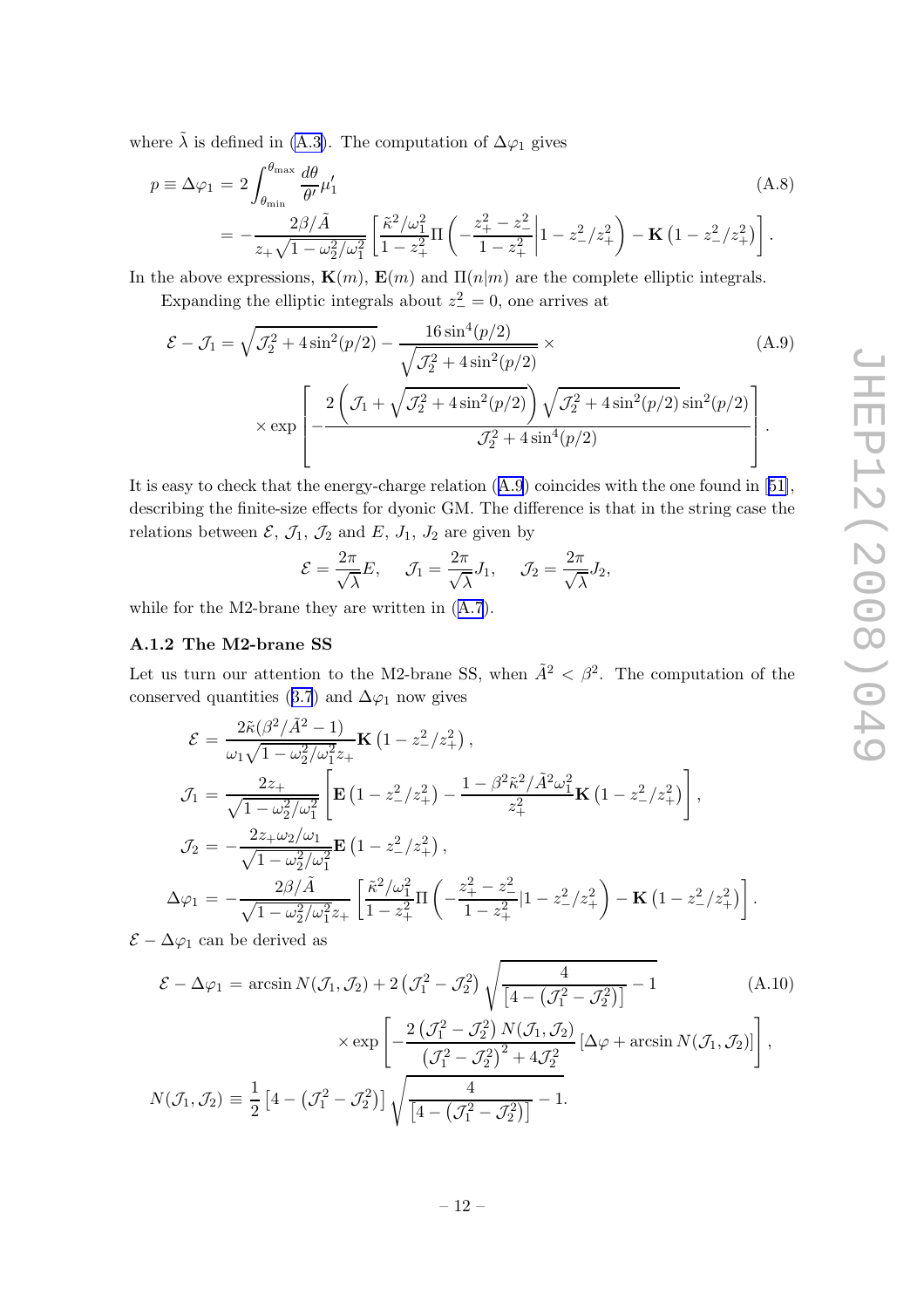<span id="page-13-0"></span>Finally, by using the SS relation between the angular momenta

$$
\mathcal{J}_1 = \sqrt{\mathcal{J}_2^2 + 4\sin^2(p/2)},
$$

we obtain

$$
\mathcal{E} - \Delta \varphi_1 = p + 8 \sin^2 \frac{p}{2} \tan \frac{p}{2} \exp \left( -\frac{\tan \frac{p}{2} (\Delta \varphi_1 + p)}{\tan^2 \frac{p}{2} + \mathcal{J}_2^2 \csc^2 p} \right). \tag{A.11}
$$

This result coincides with the string result found in[[52](#page-16-0)]. As in the GM case, the difference is in the identification ([A.7](#page-11-0)).

### References

- [1] J.M. Maldacena, The large-N limit of superconformal field theories and supergravity, [Adv.](http://www-spires.slac.stanford.edu/spires/find/hep/www?j=00203%2C2%2C231) [Theor. Math. Phys.](http://www-spires.slac.stanford.edu/spires/find/hep/www?j=00203%2C2%2C231) 2 (1998) 231 [[Int. J. Theor. Phys.](http://www-spires.slac.stanford.edu/spires/find/hep/www?j=IJTPB%2C38%2C1113) 38 (1999) 1113] [[hep-th/9711200](http://arxiv.org/abs/hep-th/9711200)].
- [2] S.S. Gubser, I.R. Klebanov and A.M. Polyakov, Gauge theory correlators from non-critical string theory, [Phys. Lett.](http://www-spires.slac.stanford.edu/spires/find/hep/www?j=PHLTA%2CB428%2C105) B 428 (1998) 105 [[hep-th/9802109](http://arxiv.org/abs/hep-th/9802109)].
- [3] E. Witten, Anti-de Sitter space and holography, [Adv. Theor. Math. Phys.](http://www-spires.slac.stanford.edu/spires/find/hep/www?j=00203%2C2%2C253) 2 (1998) 253 [[hep-th/9802150](http://arxiv.org/abs/hep-th/9802150)].
- [4] J.H. Schwarz, Superconformal Chern-Simons theories, JHEP 11 [\(2004\) 078](http://jhep.sissa.it/stdsearch?paper=11%282004%29078) [[hep-th/0411077](http://arxiv.org/abs/hep-th/0411077)]; J. Bagger and N. Lambert, Modeling multiple M2's, Phys. Rev. D 75 [\(2007\) 045020](http://www-spires.slac.stanford.edu/spires/find/hep/www?j=PHRVA%2CD75%2C045020) [[hep-th/0611108](http://arxiv.org/abs/hep-th/0611108)]; D. Gaiotto and X. Yin, Notes on superconformal Chern-Simons-matter theories, [JHEP](http://jhep.sissa.it/stdsearch?paper=08%282007%29056) 08 [\(2007\) 056](http://jhep.sissa.it/stdsearch?paper=08%282007%29056) [[arXiv:0704.3740](http://arxiv.org/abs/0704.3740)]; A. Gustavsson, Algebraic structures on parallel M2-branes, [arXiv:0709.1260](http://arxiv.org/abs/0709.1260); J. Bagger and N. Lambert, Gauge symmetry and supersymmetry of multiple M2-branes, Phys. Rev. D 77 [\(2008\) 065008](http://www-spires.slac.stanford.edu/spires/find/hep/www?j=PHRVA%2CD77%2C065008) [[arXiv:0711.0955](http://arxiv.org/abs/0711.0955)]; Comments on multiple M2-branes, JHEP 02 [\(2008\) 105](http://jhep.sissa.it/stdsearch?paper=02%282008%29105) [[arXiv:0712.3738](http://arxiv.org/abs/0712.3738)]; M. Van Raamsdonk, Comments on the Bagger-Lambert theory and multiple M2-branes, JHEP 05 [\(2008\) 105](http://jhep.sissa.it/stdsearch?paper=05%282008%29105) [[arXiv:0803.3803](http://arxiv.org/abs/0803.3803)]; J. Distler, S. Mukhi, C. Papageorgakis and M. Van Raamsdonk, M2-branes on M-folds, JHEP 05 [\(2008\) 038](http://jhep.sissa.it/stdsearch?paper=05%282008%29038) [[arXiv:0804.1256](http://arxiv.org/abs/0804.1256)];

P.-M. Ho, Y. Imamura and Y. Matsuo, M2 to D2 revisited, JHEP 07 [\(2008\) 003](http://jhep.sissa.it/stdsearch?paper=07%282008%29003) [[arXiv:0805.1202](http://arxiv.org/abs/0805.1202)];

C. Krishnan and C. Maccaferri, Membranes on calibrations, JHEP 07 [\(2008\) 005](http://jhep.sissa.it/stdsearch?paper=07%282008%29005) [[arXiv:0805.3125](http://arxiv.org/abs/0805.3125)];

K. Hosomichi, K.-M. Lee, S. Lee, S. Lee and J. Park,  $N = 4$  superconformal Chern-Simons theories with hyper and twisted hyper multiplets, JHEP  $07$  [\(2008\) 091](http://jhep.sissa.it/stdsearch?paper=07%282008%29091) [[arXiv:0805.3662](http://arxiv.org/abs/0805.3662)]; J. Gomis, D. Rodriguez-Gomez, M. Van Raamsdonk and H. Verlinde, Supersymmetric Yang-Mills theory from lorentzian three-algebras, JHEP 08 [\(2008\) 094](http://jhep.sissa.it/stdsearch?paper=08%282008%29094) [[arXiv:0806.0738](http://arxiv.org/abs/0806.0738)].

- [5] O. Aharony, O. Bergman, D.L. Jafferis and J. Maldacena,  $N = 6$  superconformal Chern-Simons-matter theories,  $M2$ -branes and their gravity duals, JHEP 10 [\(2008\) 091](http://jhep.sissa.it/stdsearch?paper=10%282008%29091) [[arXiv:0806.1218](http://arxiv.org/abs/0806.1218)].
- [6] M. Benna, I. Klebanov, T. Klose and M. Smedback, Superconformal Chern-Simons theories and  $AdS_4/CFT_3$  correspondence, JHEP 09 [\(2008\) 072](http://jhep.sissa.it/stdsearch?paper=09%282008%29072) [[arXiv:0806.1519](http://arxiv.org/abs/0806.1519)].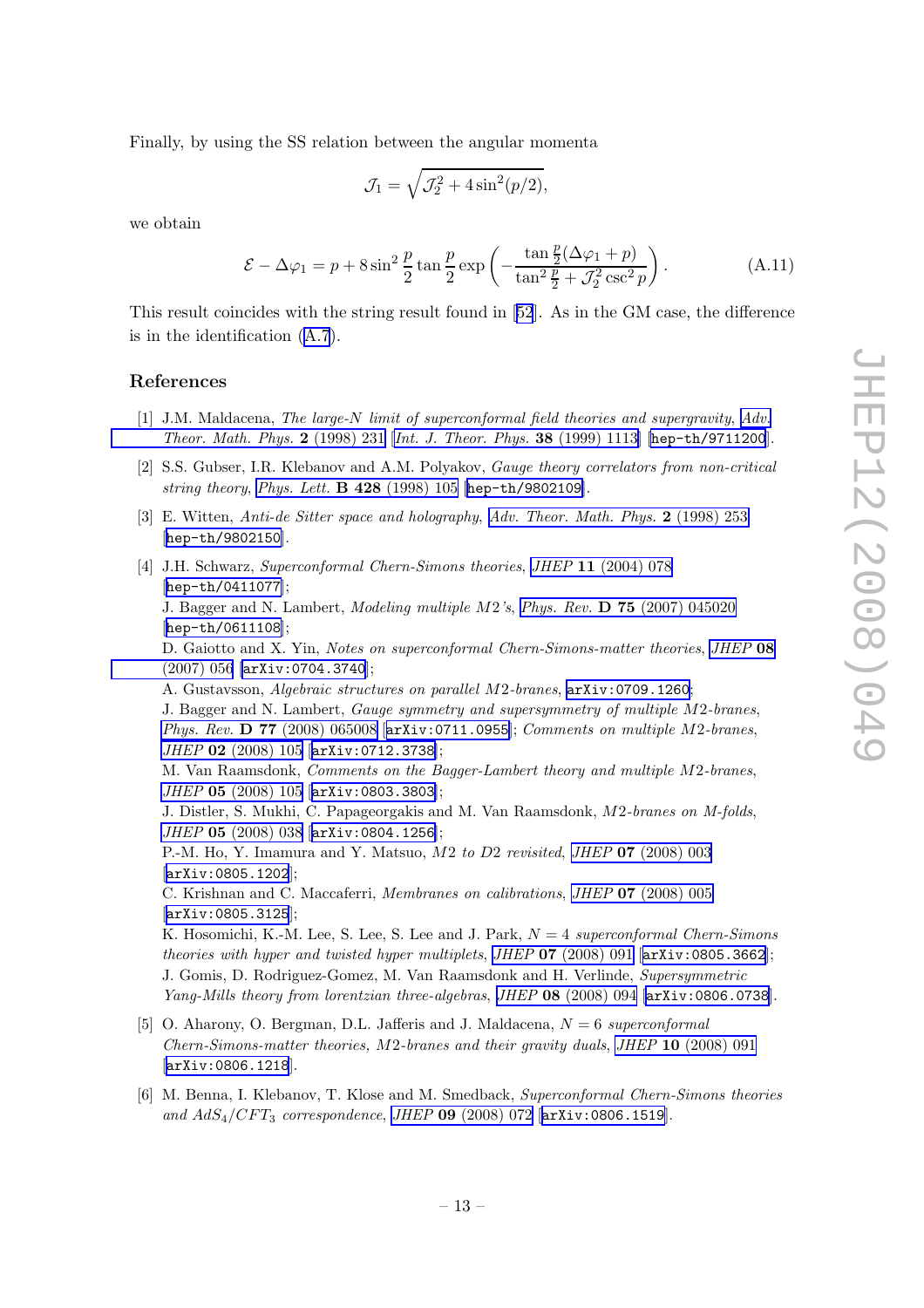- <span id="page-14-0"></span>[7] J. Bhattacharya and S. Minwalla, Superconformal indices for  $\mathcal{N}=6$  Chern Simons theories, [arXiv:0806.3251](http://arxiv.org/abs/0806.3251).
- [8] T. Nishioka and T. Takayanagi, On type IIA Penrose limit and  $N = 6$  Chern-Simons theories, JHEP 08 [\(2008\) 001](http://jhep.sissa.it/stdsearch?paper=08%282008%29001) [[arXiv:0806.3391](http://arxiv.org/abs/0806.3391)].
- [9] Y. Honma, S. Iso, Y. Sumitomo and S. Zhang, Scaling limit of  $N = 6$  superconformal Chern-Simons theories and lorentzian Bagger-Lambert theories, [Phys. Rev.](http://www-spires.slac.stanford.edu/spires/find/hep/www?j=PHRVA%2CD78%2C105011) D 78 (2008) [105011](http://www-spires.slac.stanford.edu/spires/find/hep/www?j=PHRVA%2CD78%2C105011) [[arXiv:0806.3498](http://arxiv.org/abs/0806.3498)].
- [10] Y. Imamura and K. Kimura, Coulomb branch of generalized ABJM models, [Prog. Theor.](http://www-spires.slac.stanford.edu/spires/find/hep/www?j=PTPKA%2C120%2C509) Phys. 120 [\(2008\) 509](http://www-spires.slac.stanford.edu/spires/find/hep/www?j=PTPKA%2C120%2C509) [[arXiv:0806.3727](http://arxiv.org/abs/0806.3727)].
- [11] J.A. Minahan and K. Zarembo, The Bethe ansatz for superconformal Chern-Simons, [JHEP](http://jhep.sissa.it/stdsearch?paper=09%282008%29040) 09 [\(2008\) 040](http://jhep.sissa.it/stdsearch?paper=09%282008%29040) [[arXiv:0806.3951](http://arxiv.org/abs/0806.3951)].
- [12] D. Gaiotto, S. Giombi and X. Yin, Spin chains in  $N = 6$  superconformal Chern-Simons-matter theory, [arXiv:0806.4589](http://arxiv.org/abs/0806.4589).
- [13] G. Arutyunov and S. Frolov, Superstrings on  $AdS_4 \times CP^3$  as a coset  $\sigma$ -model, [JHEP](http://jhep.sissa.it/stdsearch?paper=09%282008%29129) 09 [\(2008\) 129](http://jhep.sissa.it/stdsearch?paper=09%282008%29129) [[arXiv:0806.4940](http://arxiv.org/abs/0806.4940)].
- [14] B. Stefanski jr., *Green-schwarz action for type IIA strings on*  $AdS_4 \times CP^3$ *, [Nucl. Phys.](http://www-spires.slac.stanford.edu/spires/find/hep/www?j=NUPHA%2CB808%2C80)* **B** 808 [\(2009\) 80](http://www-spires.slac.stanford.edu/spires/find/hep/www?j=NUPHA%2CB808%2C80) [[arXiv:0806.4948](http://arxiv.org/abs/0806.4948)].
- [15] G. Grignani, T. Harmark and M. Orselli, The  $SU(2) \times SU(2)$  sector in the string dual of  $N = 6$  superconformal Chern-Simons theory,  $arXiv:0806.4959$ .
- [16] K. Hosomichi, K.-M. Lee, S. Lee, S. Lee and J. Park,  $N = 5.6$  superconformal Chern-Simons theories and M2-branes on orbifolds, JHEP 09 [\(2008\) 002](http://jhep.sissa.it/stdsearch?paper=09%282008%29002) [[arXiv:0806.4977](http://arxiv.org/abs/0806.4977)].
- [17] J. Bagger and N. Lambert, Three-algebras and  $N = 6$  Chern-Simons gauge theories, [arXiv:0807.0163](http://arxiv.org/abs/0807.0163).
- [18] S. Terashima, On M5-branes in  $N = 6$  membrane action, JHEP 08 [\(2008\) 080](http://jhep.sissa.it/stdsearch?paper=08%282008%29080) [[arXiv:0807.0197](http://arxiv.org/abs/0807.0197)].
- [19] G. Grignani, T. Harmark, M. Orselli and G.W. Semenoff, Finite size giant magnons in the string dual of  $N = 6$  superconformal Chern-Simons theory, JHEP 12 [\(2008\) 008](http://jhep.sissa.it/stdsearch?paper=12%282008%29008) [[arXiv:0807.0205](http://arxiv.org/abs/0807.0205)].
- [20] N. Gromov and P. Vieira, The  $AdS_4/CFT_3$  algebraic curve,  $arXiv:0807.0437$ .
- [21] C. Ahn and P. Bozhilov, Finite-size effects of membranes on  $AdS_4 \times S_7$ , JHEP 08 [\(2008\) 054](http://jhep.sissa.it/stdsearch?paper=08%282008%29054) [[arXiv:0807.0566](http://arxiv.org/abs/0807.0566)].
- [22] N. Gromov and P. Vieira, The all loop  $AdS_4/CFT_3$  Bethe ansatz,  $arXiv:0807.0777$ .
- [23] B. Chen and J.-B. Wu, *Semi-classical strings in*  $AdS_4 \times CP^3$ *, JHEP* **09** [\(2008\) 096](http://jhep.sissa.it/stdsearch?paper=09%282008%29096) [[arXiv:0807.0802](http://arxiv.org/abs/0807.0802)].
- [24] D. Astolfi, V.G.M. Puletti, G. Grignani, T. Harmark and M. Orselli, Finite-size corrections in the SU(2)  $\times$  SU(2) sector of type IIA string theory on  $AdS_4 \times CP^3$ , [arXiv:0807.1527](http://arxiv.org/abs/0807.1527).
- [25] C. Ahn and R.I. Nepomechie,  $N = 6$  super Chern-Simons theory S-matrix and all-loop Bethe ansatz equations, JHEP 09 [\(2008\) 010](http://jhep.sissa.it/stdsearch?paper=09%282008%29010) [[arXiv:0807.1924](http://arxiv.org/abs/0807.1924)].
- [26] D. Bak and S.-J. Rey, Integrable spin chain in superconformal Chern-Simons theory, [JHEP](http://jhep.sissa.it/stdsearch?paper=10%282008%29053) 10 [\(2008\) 053](http://jhep.sissa.it/stdsearch?paper=10%282008%29053) [[arXiv:0807.2063](http://arxiv.org/abs/0807.2063)].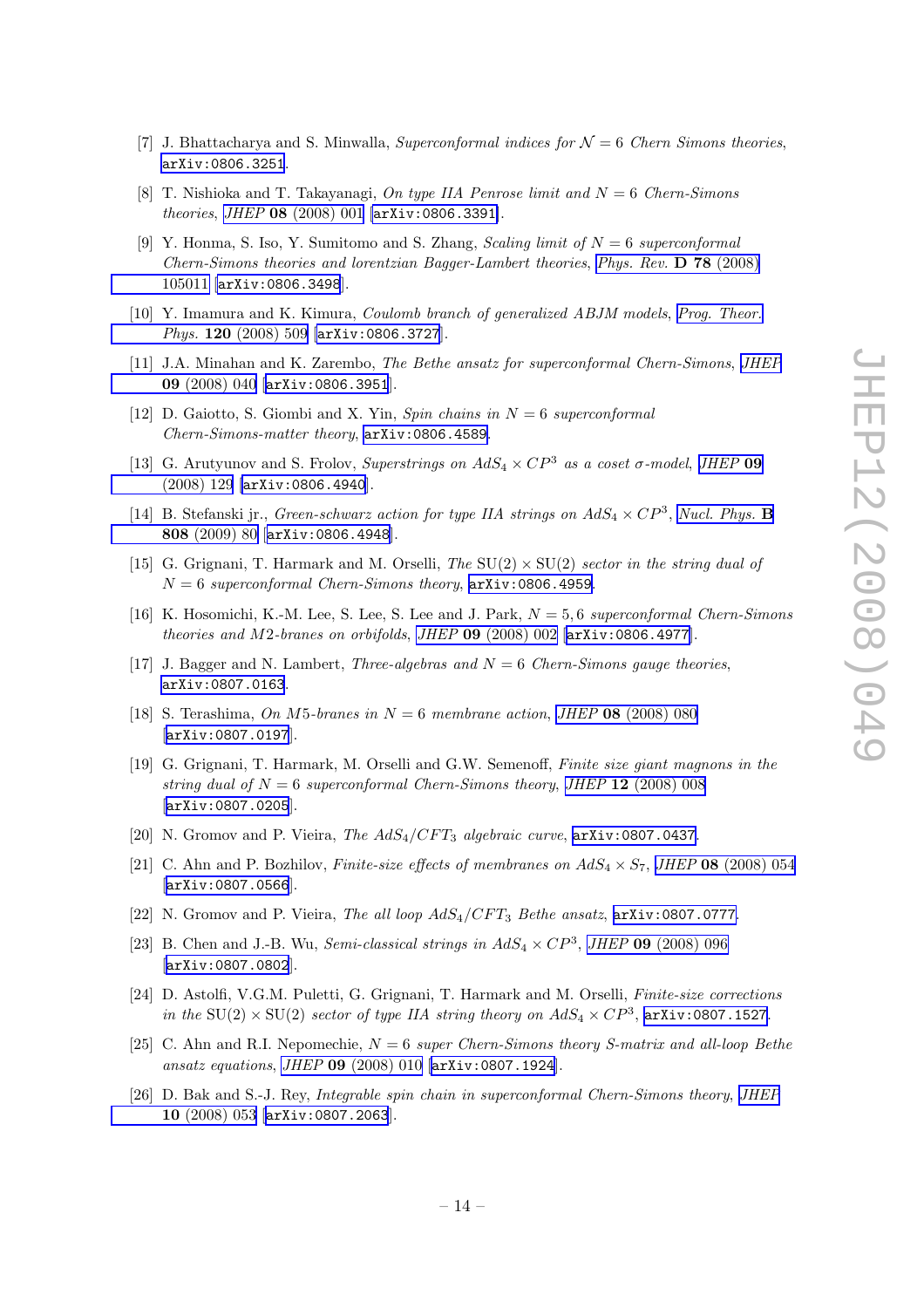- <span id="page-15-0"></span>[27] B.-H. Lee, K.L. Panigrahi and C. Park, Spiky strings on  $AdS_4 \times CP^3$ , JHEP 11 [\(2008\) 066](http://jhep.sissa.it/stdsearch?paper=11%282008%29066) [[arXiv:0807.2559](http://arxiv.org/abs/0807.2559)].
- [28] I. Shenderovich, Giant magnons in  $AdS_4/CFT_3$ : dispersion, quantization and finite-size corrections, [arXiv:0807.2861](http://arxiv.org/abs/0807.2861).
- [29] C. Ahn, P. Bozhilov and R.C. Rashkov, Neumann-Rosochatius integrable system for strings on  $AdS_4 \times CP^3$ , JHEP 09 [\(2008\) 017](http://jhep.sissa.it/stdsearch?paper=09%282008%29017) [[arXiv:0807.3134](http://arxiv.org/abs/0807.3134)].
- [30] T. McLoughlin and R. Roiban, *Spinning strings at one-loop in*  $AdS_4 \times P^3$ ,  $arXiv:0807.3965$ .
- [31] L.F. Alday, G. Arutyunov and D. Bykov, Semiclassical quantization of spinning strings in  $AdS_4 \times CP^3$ , JHEP 11 [\(2008\) 089](http://jhep.sissa.it/stdsearch?paper=11%282008%29089) [[arXiv:0807.4400](http://arxiv.org/abs/0807.4400)].
- [32] C. Krishnan,  $AdS_4/CFT_3$  at one loop, JHEP 09 [\(2008\) 092](http://jhep.sissa.it/stdsearch?paper=09%282008%29092) [[arXiv:0807.4561](http://arxiv.org/abs/0807.4561)].
- [33] N. Gromov and V. Mikhaylov, *Comment on the scaling function in*  $AdS_4 \times CP^3$ , [arXiv:0807.4897](http://arxiv.org/abs/0807.4897).
- [34] O. Aharony, O. Bergman and D.L. Jafferis, *Fractional M2-branes*, *JHEP* 11 [\(2008\) 043](http://jhep.sissa.it/stdsearch?paper=11%282008%29043) [[arXiv:0807.4924](http://arxiv.org/abs/0807.4924)].
- [35] D. Berenstein and D. Trancanelli, Three-dimensional  $N = 6$  SCFT's and their membrane dynamics, [arXiv:0808.2503](http://arxiv.org/abs/0808.2503).
- [36] R.C. Rashkov, A note on the reduction of the  $AdS4 \times CP^3$  string  $\sigma$ -model, [Phys. Rev.](http://www-spires.slac.stanford.edu/spires/find/hep/www?j=PHRVA%2CD78%2C106012) D 78 [\(2008\) 106012](http://www-spires.slac.stanford.edu/spires/find/hep/www?j=PHRVA%2CD78%2C106012) [[arXiv:0808.3057](http://arxiv.org/abs/0808.3057)].
- [37] K. Hosomichi et al., A nonperturbative test of M2-brane theory, JHEP 11 [\(2008\) 058](http://jhep.sissa.it/stdsearch?paper=11%282008%29058) [[arXiv:0809.1771](http://arxiv.org/abs/0809.1771)].
- [38] T. McLoughlin, R. Roiban and A.A. Tseytlin, *Quantum spinning strings in*  $AdS_4 \times CP^3$ : testing the Bethe Ansatz proposal, JHEP 11 [\(2008\) 069](http://jhep.sissa.it/stdsearch?paper=11%282008%29069) [[arXiv:0809.4038](http://arxiv.org/abs/0809.4038)].
- [39] S. Ryang, *Giant magnon and spike solutions with two spins in*  $AdS_4 \times CP^3$ , *JHEP* 11 [\(2008\)](http://jhep.sissa.it/stdsearch?paper=11%282008%29084) [084](http://jhep.sissa.it/stdsearch?paper=11%282008%29084) [[arXiv:0809.5106](http://arxiv.org/abs/0809.5106)].
- [40] D. Bombardelli and D. Fioravanti, Finite-size corrections of the  $CP^3$  giant magnons: the  $Lúscher$  terms,  $arXiv:0810.0704$ .
- [41] T. Lukowski and O.O. Sax, Finite size giant magnons in the  $SU(2) \times SU(2)$  sector of  $AdS_4\times CP^3$ , [arXiv:0810.1246](http://arxiv.org/abs/0810.1246).
- [42] D.M. Hofman and J.M. Maldacena, Giant magnons, J. Phys. A 39 [\(2006\) 13095](http://www-spires.slac.stanford.edu/spires/find/hep/www?j=JPAGB%2CA39%2C13095) [[hep-th/0604135](http://arxiv.org/abs/hep-th/0604135)].
- [43] N. Dorey, Magnon bound states and the AdS/CFT correspondence, [J. Phys.](http://www-spires.slac.stanford.edu/spires/find/hep/www?j=JPAGB%2CA39%2C13119) A 39 (2006) [13119](http://www-spires.slac.stanford.edu/spires/find/hep/www?j=JPAGB%2CA39%2C13119) [[hep-th/0604175](http://arxiv.org/abs/hep-th/0604175)]; H.-Y. Chen, N. Dorey and K. Okamura, Dyonic giant magnons, JHEP 09 [\(2006\) 024](http://jhep.sissa.it/stdsearch?paper=09%282006%29024) [[hep-th/0605155](http://arxiv.org/abs/hep-th/0605155)].
- [44] R. Ishizeki and M. Kruczenski, Single spike solutions for strings on  $S^2$  and  $S^3$ , [Phys. Rev.](http://www-spires.slac.stanford.edu/spires/find/hep/www?j=PHRVA%2CD76%2C126006) D 76 [\(2007\) 126006](http://www-spires.slac.stanford.edu/spires/find/hep/www?j=PHRVA%2CD76%2C126006) [[arXiv:0705.2429](http://arxiv.org/abs/0705.2429)].
- [45] P. Bozhilov, Probe branes dynamics: exact solutions in general backgrounds, [Nucl. Phys.](http://www-spires.slac.stanford.edu/spires/find/hep/www?j=NUPHA%2CB656%2C199) B 656 [\(2003\) 199](http://www-spires.slac.stanford.edu/spires/find/hep/www?j=NUPHA%2CB656%2C199) [[hep-th/0211181](http://arxiv.org/abs/hep-th/0211181)].
- [46] P. Bozhilov, Neumann and Neumann-Rosochatius integrable systems from membranes on  $AdS_4 \times S^7$ , JHEP 08 [\(2007\) 073](http://jhep.sissa.it/stdsearch?paper=08%282007%29073) [[arXiv:0704.3082](http://arxiv.org/abs/0704.3082)].